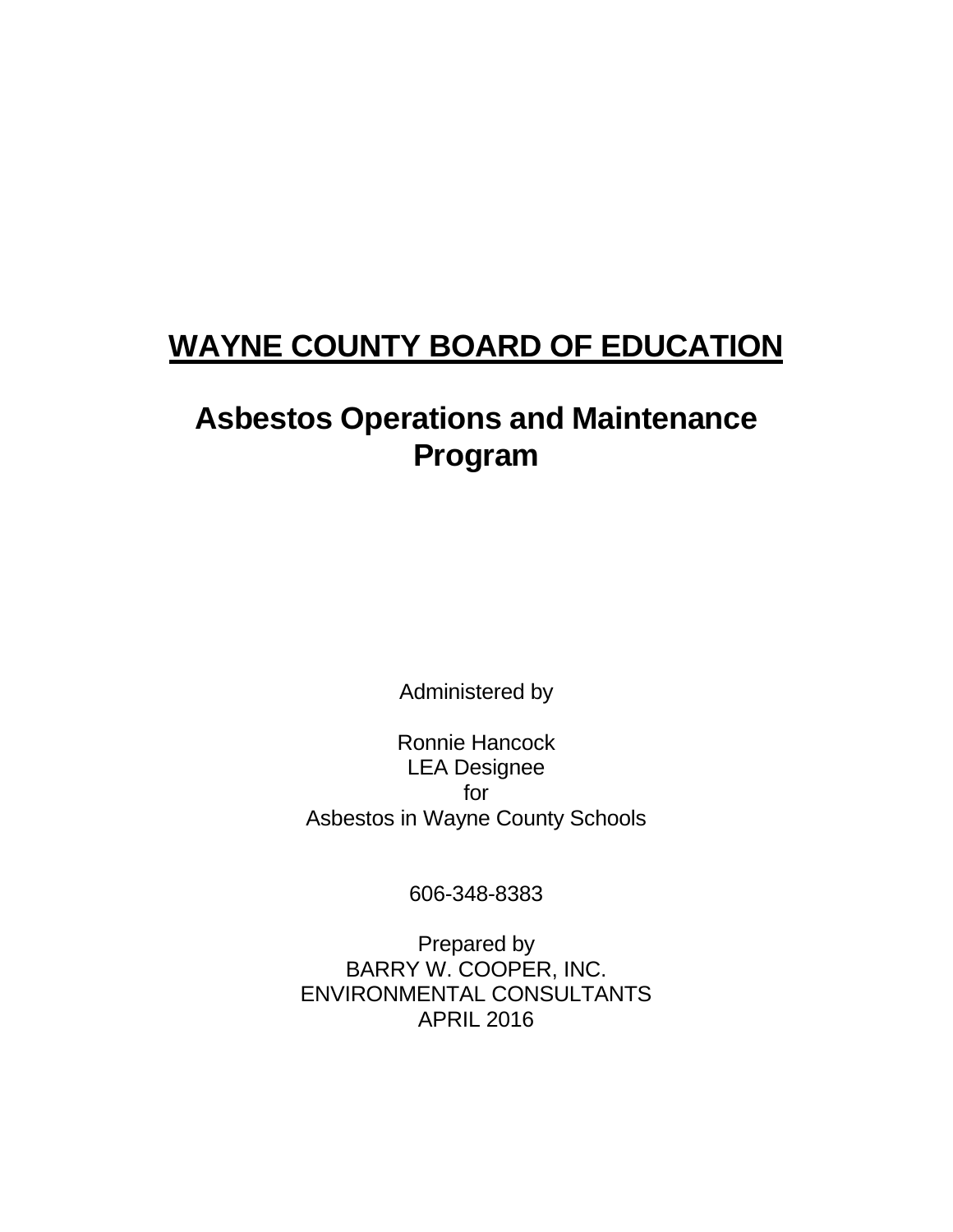## TABLE OF CONTENTS

| Section |                                                                    |
|---------|--------------------------------------------------------------------|
| 1.0     | Introduction to the Asbestos Operations and Maintenance<br>Program |
| 1.1     | <b>Who Should Participate?</b>                                     |
| 2.0     | <b>Program Elements</b>                                            |
| 2.1     | <b>Education and Training</b>                                      |
| 2.2     | <b>Occupant Awareness</b>                                          |
| 2.3     | <b>Building Surveys and Hazard Assessments</b>                     |
| 2.4     | <b>Exposure Monitoring</b>                                         |
| 2.5     | Recordkeeping                                                      |
| 2.6     | Management                                                         |
| 3.0     | <b>Model Work Order Permit Review System</b>                       |
| 3.1     | Purpose                                                            |
| 3.2     | Participants                                                       |
| 3.3     | Completing the Work Order Review Form                              |
| 3.4     | Recordkeeping                                                      |
| 4.0     | <b>Standard Work Practices and Procedures</b>                      |
| 4.1     | Introduction                                                       |
| 4.2     | Personal and Work Area Air Monitoring                              |
| 4.3     | <b>Providing Notice to LEA DESIGNEE</b>                            |
| 4.4     | Providing Notice to OSHA and EPA                                   |
| 4.5     | Equipment                                                          |
| 4.6     | Development of Standard Work Practices and Procedures              |

### **Standard Work Practices and Procedures:**

Fiber Release Episodes: LEA Designated Person Liaisons' Responsibilities Fiber Release Episodes: Worker Responsibilities

General: Small-scale, Short-Duration Work Practices and Procedures Entry into an Asbestos Contaminated Work Area

Asbestos Floor Tile and Mastic Removal – Limited to 3 Square Feet for routine repair of loose tile.

Glovebag Removal of Pipe Insulation – Limited to 3 lineal feet as part of day-today maintenance activity of mechanical systems.

Routine Cleaning in Areas with Known or Suspect Asbestos Containing Material ACM

## **Appendices:**

| Appendix A | Glossary                                 |
|------------|------------------------------------------|
| Appendix B | <b>Respiratory Protection Program</b>    |
| Appendix C | <b>Model School Facility Work Permit</b> |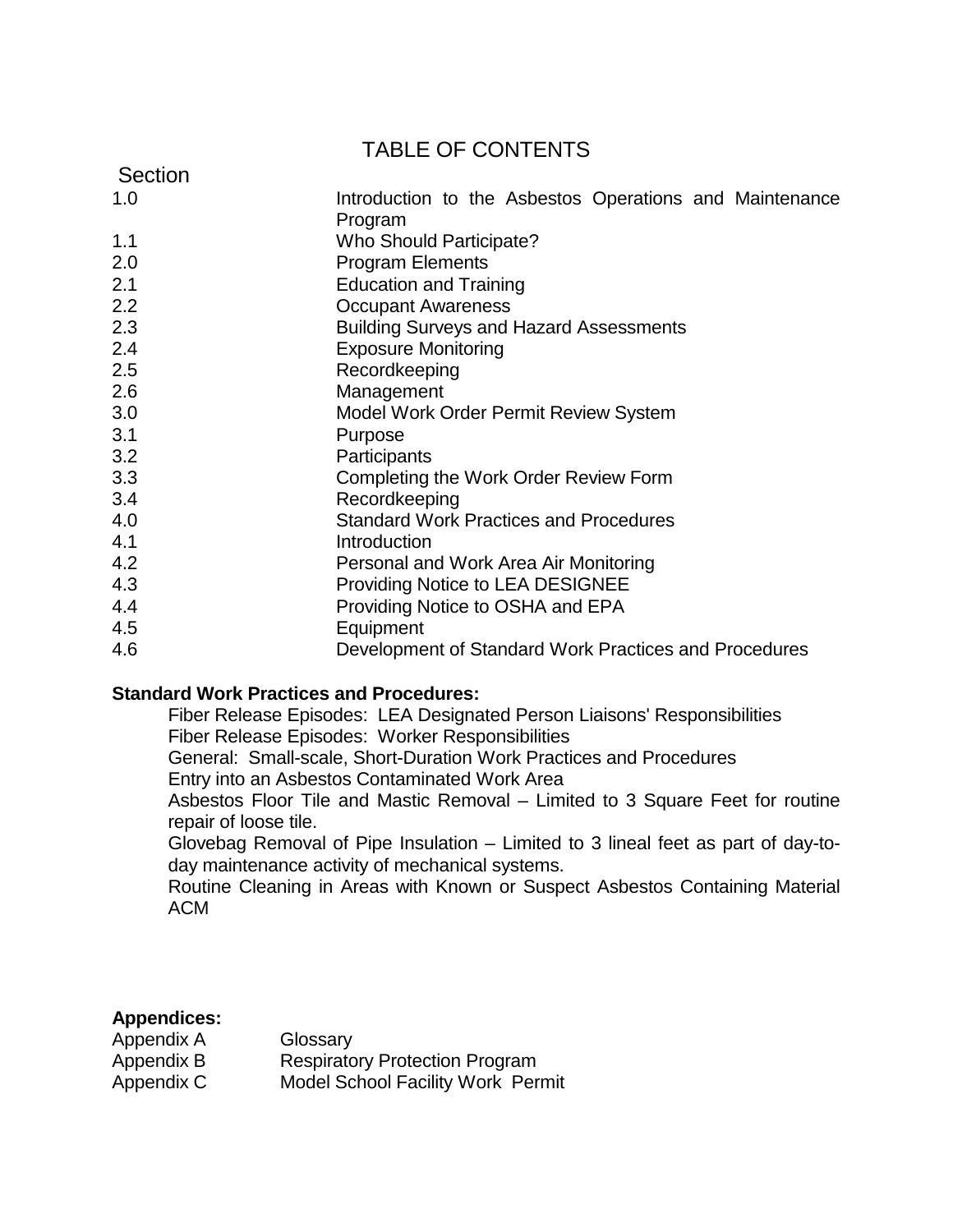## **PREFACE**

The Wayne County Board of Education has implemented an Asbestos Operations and Maintenance Program (O&M) to ensure the safety of employees who may work in the vicinity of, or who may disturb, asbestos-containing materials (ACM) as part of their job duties, and to minimize the exposure of teachers, students and other building occupants and maintenance and custodial personnel to airborne asbestos fibers.

The original O&M Program was implemented by Joe Shearer (LEA DESIGNEE) in 2003 and an updated plan was implemented by Ronnie Hancock in 2016 in an effort to control, limit and monitor exposures to airborne asbestos fibers. Employees at risk for exposure are provided training, access to appropriate personal protective equipment, and medical examinations.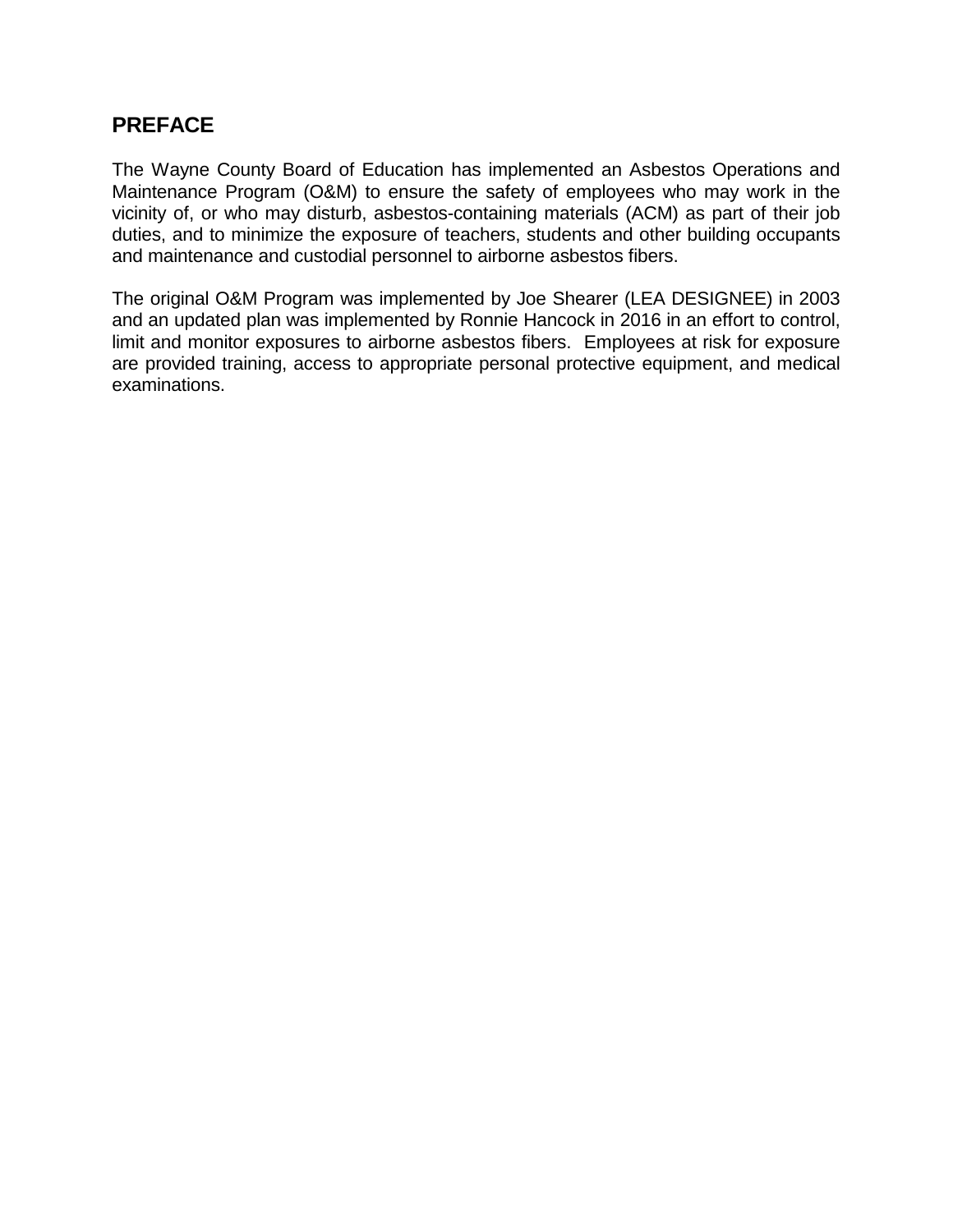## **1.0 Introduction to the Asbestos Operations and Maintenance (O&M) Program**

The principal objective of the Asbestos Operations and Maintenance Program is to minimize the exposure of building occupants and maintenance and custodial personnel to airborne asbestos fibers by:

- 1. The survey, inventory and periodic reassessment of all suspect and known asbestos-containing materials (ACM). The purpose of the reassessment is to monitor the condition of ACM to ensure that ACM is maintained in an undamaged (non-hazardous) condition. The Wayne County Board of Education has retained Barry W. Cooper, Inc., a company providing environmental consulting services to perform these activities.
- 2. Ensuring that asbestos fibers that have been previously released are properly cleaned-up. Custodians working the Wayne County Board of Education have been provided with a 2-hour Awareness training for cleaning activities.
- 3. Training individuals who may encounter ACM during their normal work activities. For the schools operated by the Wayne County Board of Education the minimum training will be 16 hour AHERA Maintenance Worker Training.
- 4. Developing work practices and procedures that will allow renovation, construction or emergency maintenance to be performed safely without exposing employees, building occupants, or members of the public to airborne asbestos fibers.

This program has been designed to comply with applicable state and federal regulations pertaining to asbestos. This program shall remain in force until all ACM has been removed from all Wayne County Board of Education properties.

Background information on asbestos and the health effects related to asbestos exposure is available through Ronnie Hancock (LEA DESIGNEE). Interested persons may request this information by contacting LEA DESIGNEE at 606-348- 8383.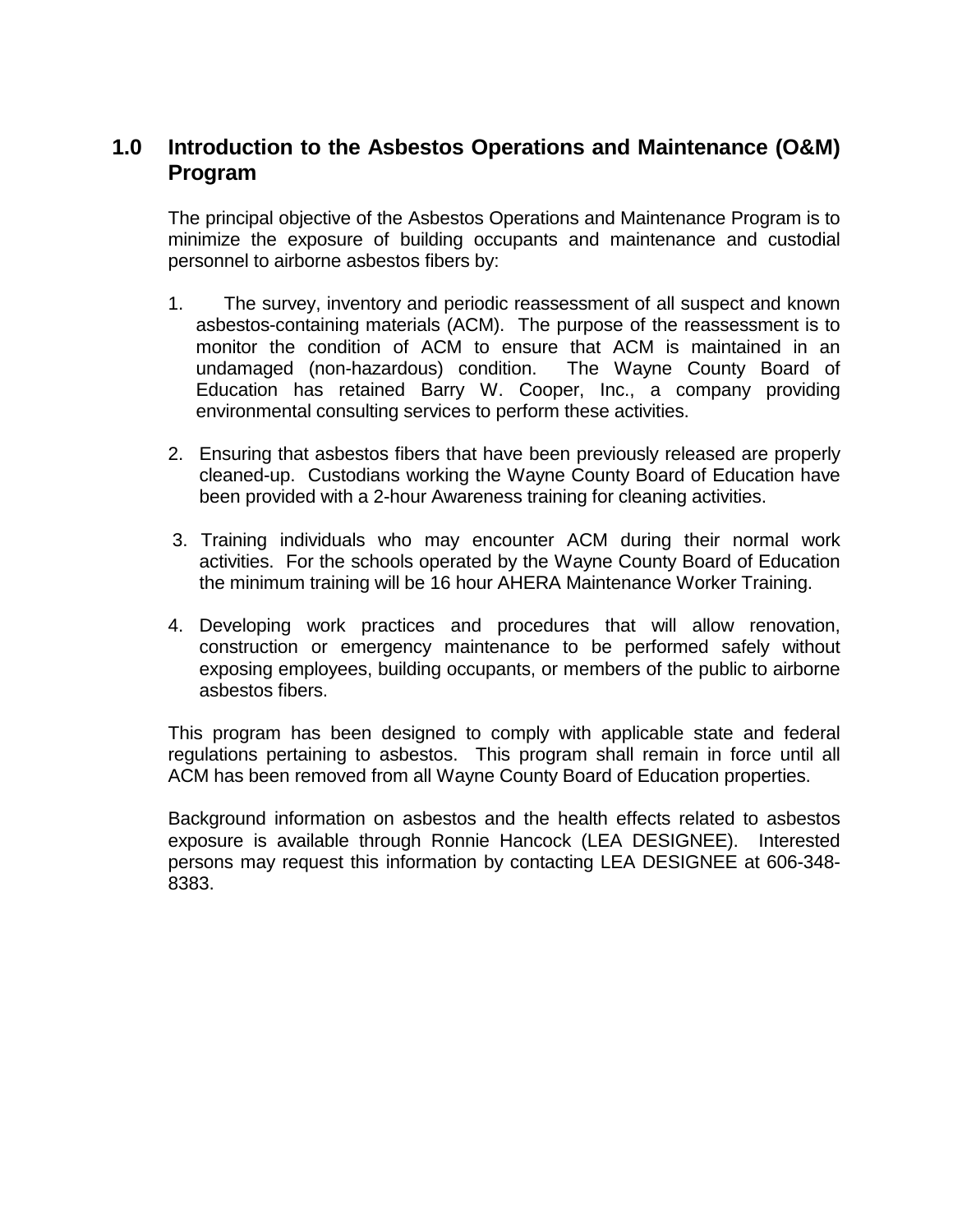### **1.1 Who Should Participate**

The Asbestos O&M Program is administered by the Wayne County Board of Education LEA DESIGNEE. The LEA DESIGNEE will coordinate sampling of suspect ACM using accredited personnel , maintain all asbestos-related records, monitor asbestos removal operations not associated with capital projects, periodically reassess suspect and known ACM, and review proposed work to be conducted by maintenance workers and outside contractors.

Other key School participants include:

- Building maintenance and supervisory personnel
- Custodial staff and supervisory personnel
- Personnel involved in building renovations or demolition
- Outside contractors or personnel involved in the placement of communication or power cables
- Facilities Planning and Construction personnel, including Leased Property Management
- Assistants to the LEA Designated person (LEA Designee)
- Environmental Consultants as needed.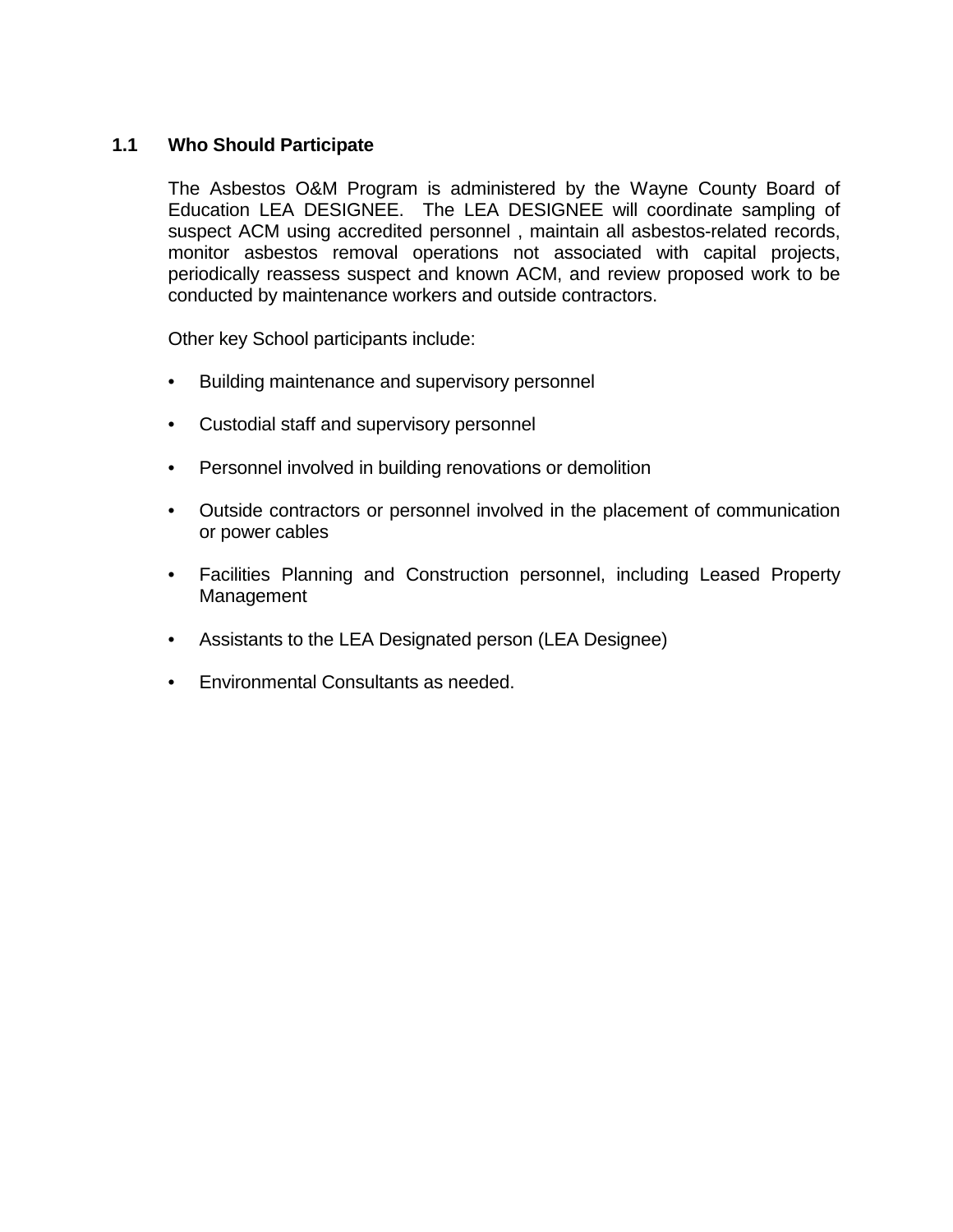## **2.0 Program Elements**

### **2.1 Education and Training**

### **2.1.1 Custodial Training**

All maintenance and custodial staff who perform duties that involve the possible disturbance of ACM shall receive as a minimum, AHERA required 2-hour training. Training will include:

- 1. Asbestos characteristics and typical uses of ACM
- 2. Health effects of asbestos exposure and the combined effects of smoking and asbestos exposure
- 3. Purpose of the Asbestos O&M Program
- 4. Recognition of damaged ACM, and the response that should be made if damaged ACM or suspect ACM is found

Information on the identification and location of ACM, types of asbestos, and the health effects related to asbestos exposure may be obtained by contacting LEA DESIGNEE at 606-348-8383

#### . **2.1.2 Maintenance Worker Training: Small-scale, Short-duration Asbestos Projects**

Maintenance personnel who perform duties that involve small-scale, short-duration removal or repair of ACM, or that are required to work in environments contaminated with ACM, shall receive 14-hours of training in addition to the 2-hour awareness training. Training shall include:

- 1. Approved asbestos work practices and procedures
- 2. Implementation of operations, maintenance and repair programs
- 3. Worker protection, including use of personal protective equipment
- 4. Fiber release episodes
- 5. Each employee shall receive hands-on training to include:
	- a. Setting up containment
	- b. Decontamination procedures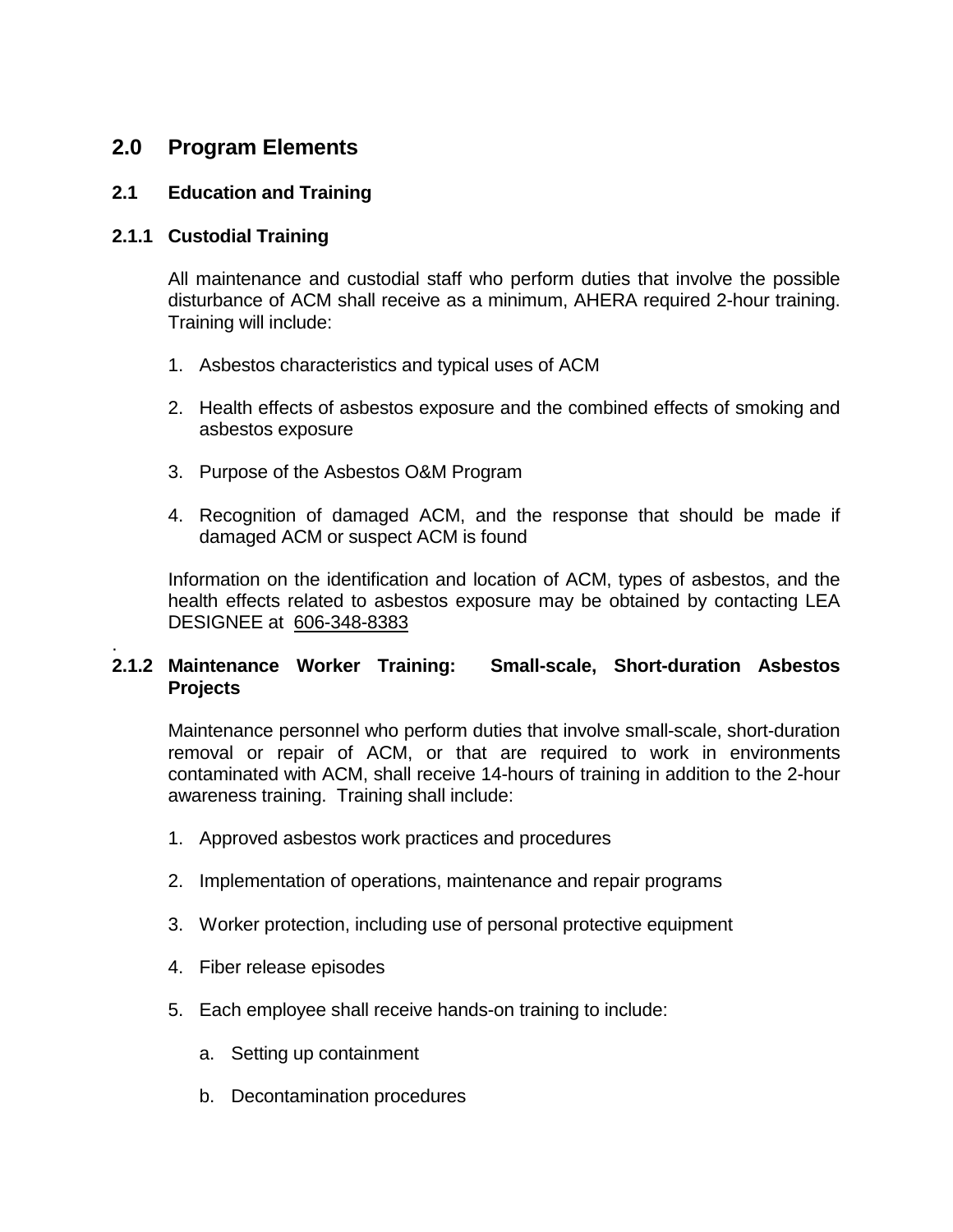- c. Glove bag operations
- d. Use of tools and equipment approved for use with asbestos
- 6. Each employee shall receive training on the Standard Work Practices and Procedures set forth in this section
- 7. Recordkeeping requirements
- 8. A review of the requirements of 1910.1001

Employees who perform asbestos repair or removal operations other than smallscale, short-duration shall meet the training requirements established by the Kentucky Division of Air Quality (DAQ) for an Asbestos Worker. In general, for the Wayne County Board of Education asbestos abatement projects will be handled by an outside contractor utilizing accredited personnel.

All personnel required to wear respiratory protection or that perform minor repair or maintenance work involving asbestos materials shall receive training on respiratory protection and approved asbestos-related work practices and procedures. The requirements of the Respiratory Protection and Medical Surveillance Programs may be obtained by contacting LEA DESIGNEE at 606-348-8383.

### **2.1.3 Inspector, Management Planner, and LEA Designee Qualifications**

Personnel that sample suspect ACM, conduct building inspections, and that perform hazard assessments shall meet the minimum qualifications for **Asbestos Inspector** as established by the Kentucky DAQ.

Personnel that develop response actions, or that make recommendations for removal procedures, shall meet the minimum qualifications for **Asbestos Management Planner** , as appropriate, as established by the Kentucky DAQ.

Personnel that monitor asbestos projects, that secure asbestos air samples during an asbestos project, that perform final visual inspections and final clearance air sampling shall meet the minimum qualifications for **Asbestos Project Monitor** and **Asbestos Supervisor** as established by the Kentucky DAQ, and shall meet the definition of "competent person" as defined by the EPA.

Personnel that coordinate sampling and assessments, and that monitor and develop response plans that require modification to the O&M plan shall meet the minimum qualifications of **"Management Planner"** as established by the Division of Air Quality (DAQ).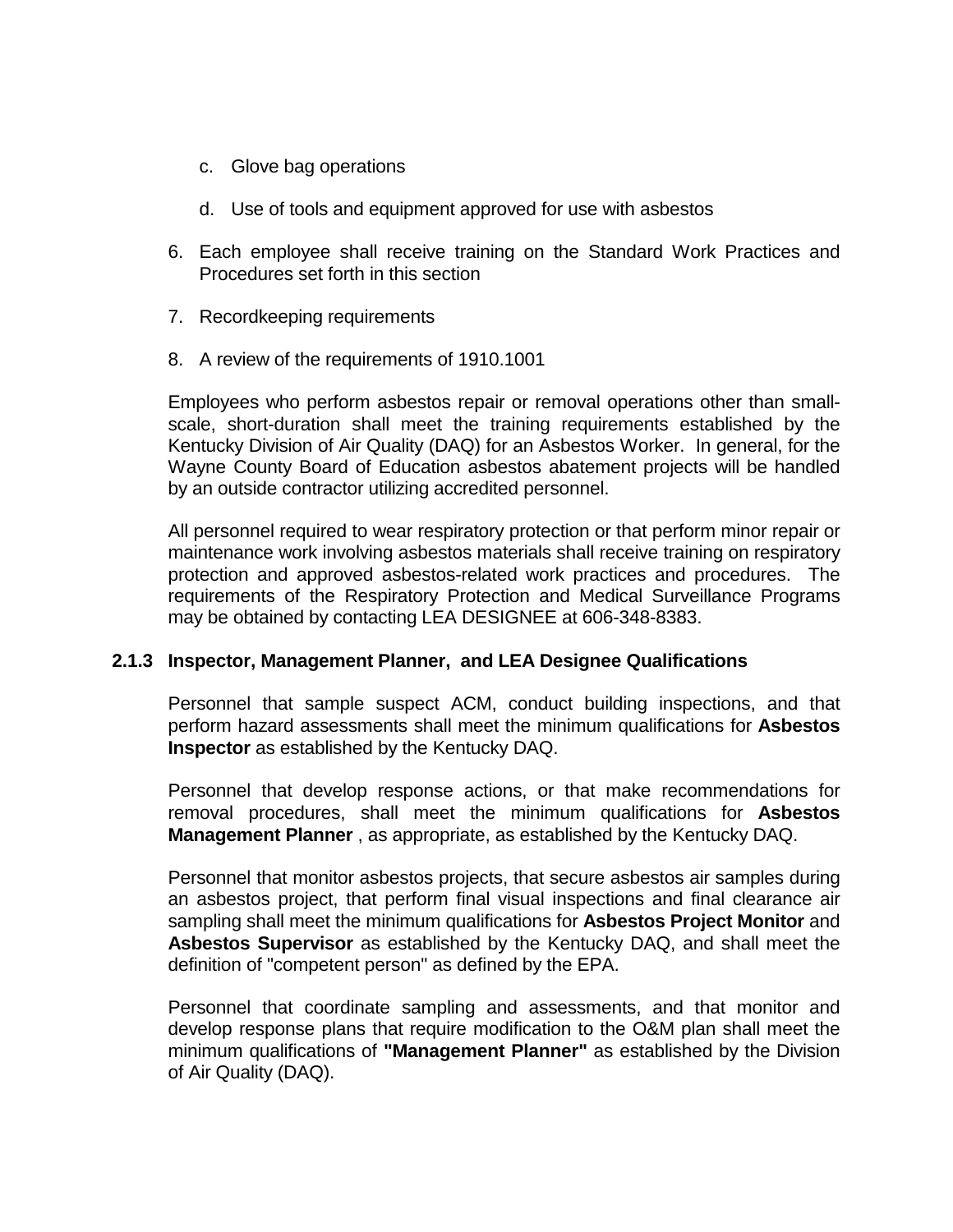The Environmental Consultant must meet the licensing requirements of the Kentucky DAQ for Asbestos Inspector and Management Planner.

The School's O&M program will be managed by the **LEA Designee.**

#### **2.1.4 Designated Liaison**

The Wayne County Board of Education maintenance department shall designate one member of the custodial and/or maintenance supervisory personnel to serve as the liaison to coordinate the specific efforts of the asbestos program within the particular building to which the liaison is assigned.

It has been recommended that the designated contact shall have received AHERA 14 hour training in addition to the 2-hour asbestos awareness training. This training shall also include:

- Interpreting the information contained in the building asbestos management plan;
- Use of the Fiber Release Episode form,
- Conducting building inspections and hazard assessments, and
- Instruction in how to request assistance from LEA DESIGNEE if suspect or known ACM is damaged or disturbed and the method for reporting damage to suspect and known ACM.

#### **2.2 Occupant Awareness**

#### **2.2.1 Building Occupant Awareness**

- A. Occupants of buildings will be made aware of the existence of the Asbestos O&M Program as well as the Management Plan, and will be provided access to this Document upon request. Occupants will, in addition, be made aware that ACM may be present in their workplace, and will be cautioned that ACM is not to be damaged or disturbed except under controlled conditions by trained personnel. Occupants may review asbestos-related building survey records either by contacting their school principal, or by contacting LEA DESIGNEE at 606-348-8383.
- B. Prior to the start of any asbestos abatement project, additional information will be provided to building occupants that will explain the work that is to be performed, and the measures that are being employed to protect them. This information will be made available either at group meetings, or by letter, the use of media resources, or a combination of the above.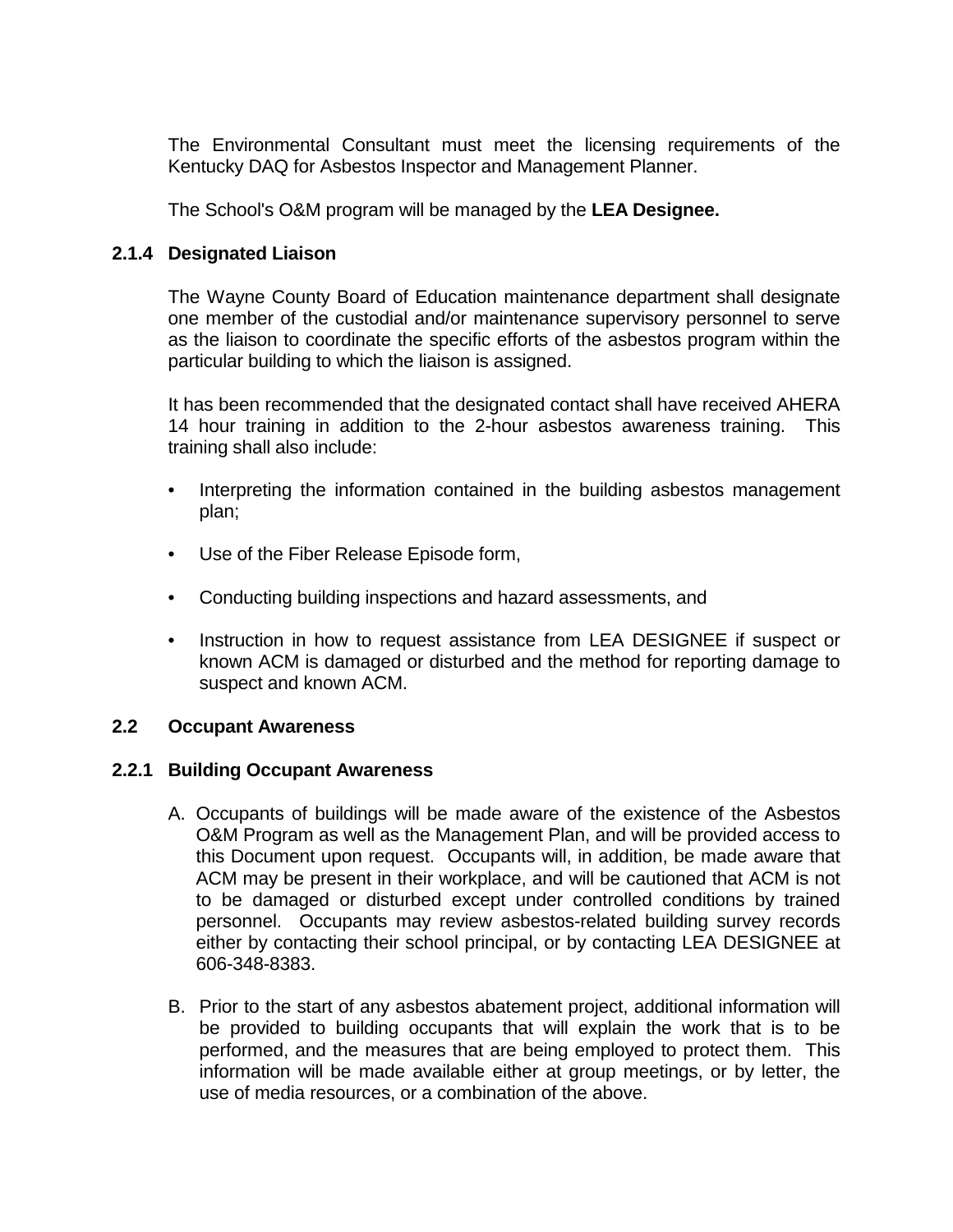### **2.2.2 Building Custodial Workers**

Custodial workers will be provided with a complete record of the location of all suspect and known ACM in the buildings for which they are responsible. The management plan will be maintained in each school's front office.

### **2.2.3 School Principal**

The school principal shall be provided with a building asbestos management plan for the school building. This management plan shall:

- Include information regarding product type, specific location, estimated quantity, type and percentage of asbestos content, and physical condition;
- Be kept in the possession of the person designated at a location in the building where it is readily accessible to building employees or their designated representative;
- Be updated as surveillance, test results and/or response actions are undertaken in the building by the environmental consultant.

#### **2.2.4 Work Review For Potential For Disturbance**

It is the mandate of the Kentucky Division of Air Quality, and the administration of Wayne County Board of Education, that no renovation, alteration of a building material, or maintenance activity will occur that has not been reviewed either by LEA DESIGNEE or a licensed asbestos consultant for the possibility of contact with, or disruption of, ACM, or the presence of damaged or deteriorated ACM in the work area.

- A. All schools shall follow the guidelines of the Work Review for potential disturbance detailed in this Document if they:
	- Conduct maintenance, renovation or repair activities,
	- Conduct work in asbestos contaminated work environments (e.g. pipe chases, crawlspaces or other building areas where deteriorated or damaged ACM may be present),
	- Work with ACM during machinery repair (for example, during the replacement of asbestos packing in circulating pumps, or,
	- Conduct any work or operation that potentially impacts ACM.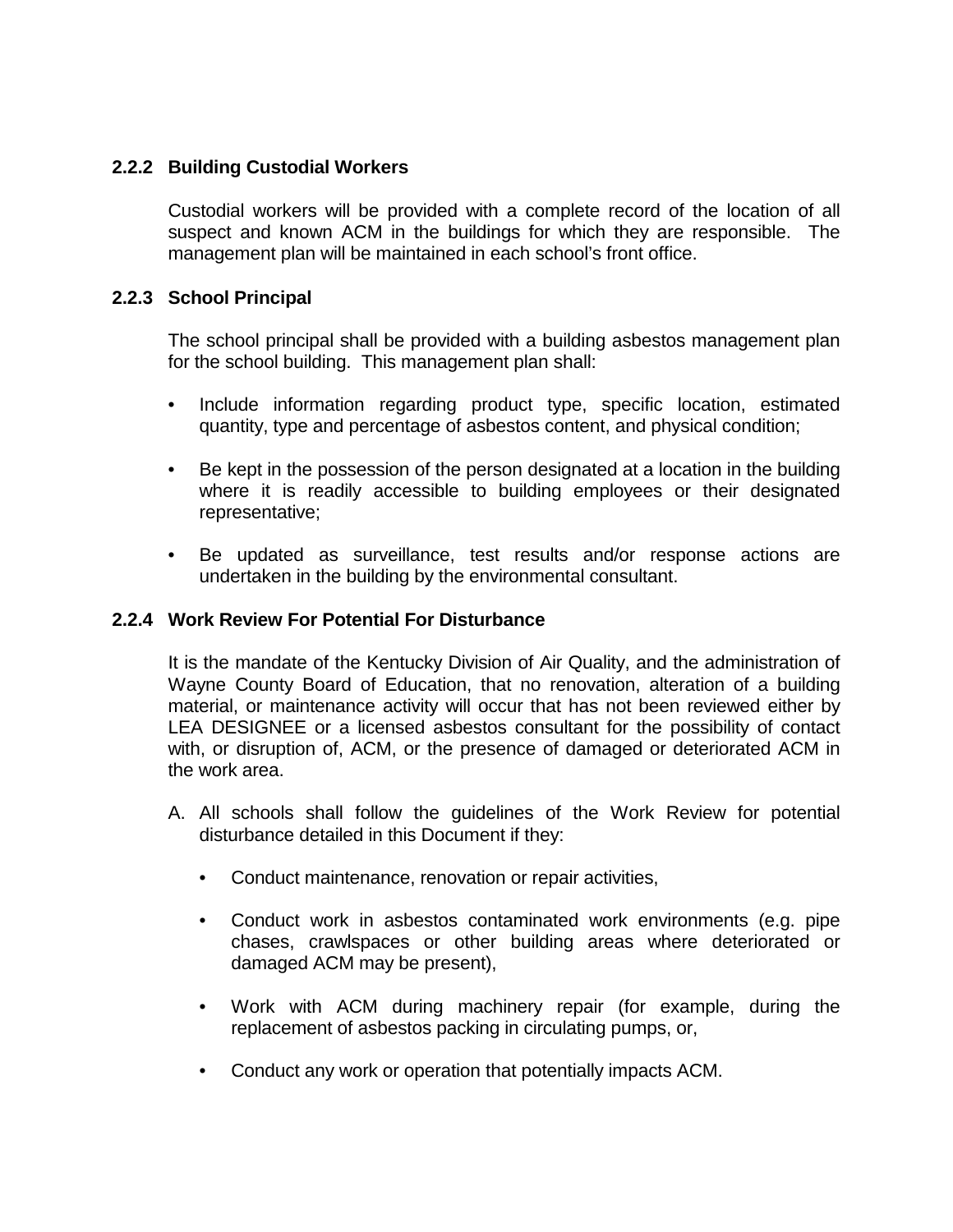- B. **Distribution of Information:** Each department that conducts building repair, renovation or maintenance work shall delineate a chain-of-command and a departmental contact person(s) who will be responsible for:
	- 1. Requesting the sampling by LEA DESIGNEE of suspect ACM that will be disturbed by the work
	- 2. Requesting a review by LEA DESIGNEE of proposed work that is to be conducted in the vicinity of known or suspect ACM
	- 3. Distributing work orders that have been reviewed by maintenance Superintendent for potential contact with asbestos.

The departmental contact will be provided with building asbestos profiles for all buildings in which the department conducts work. The departmental contact person may use this information to review proposed work, in lieu of a review by LEA DESIGNEE, where all suspect materials have been sampled, and ACM or suspect ACM will not be disturbed.

#### **2.2.5 Building Signage**

#### **A. Signs and Labeling of ACM**

A labeling program will be implemented to identify known ACM in School buildings. The number and location of these signs or labels shall be sufficient to clearly identify ACM in routine maintenance areas.

In buildings where exposed asbestos pipe insulation is present, non-asbestos thermal system insulation (TSI) installed in areas with existing ACM TSI shall be labeled as either "Asbestos Free" or "Non-asbestos" by the installer. If the non-asbestos product is installed in-line with existing ACM (for example, on the same run of pipe), then the boundary between ACM and non-ACM shall be clearly delineated.

Reasonable precautions shall be taken by the maintenance staff to ensure that labels remain visible. During painting or other operations where labels will be hidden or covered, existing labels shall either be removed and new labels affixed after painting, or existing labels shall be otherwise protected.

#### **B. Contaminated Building Areas**

Signs conforming to the current OSHA standards shall be posted restricting access to building areas that are contaminated with ACM debris where it has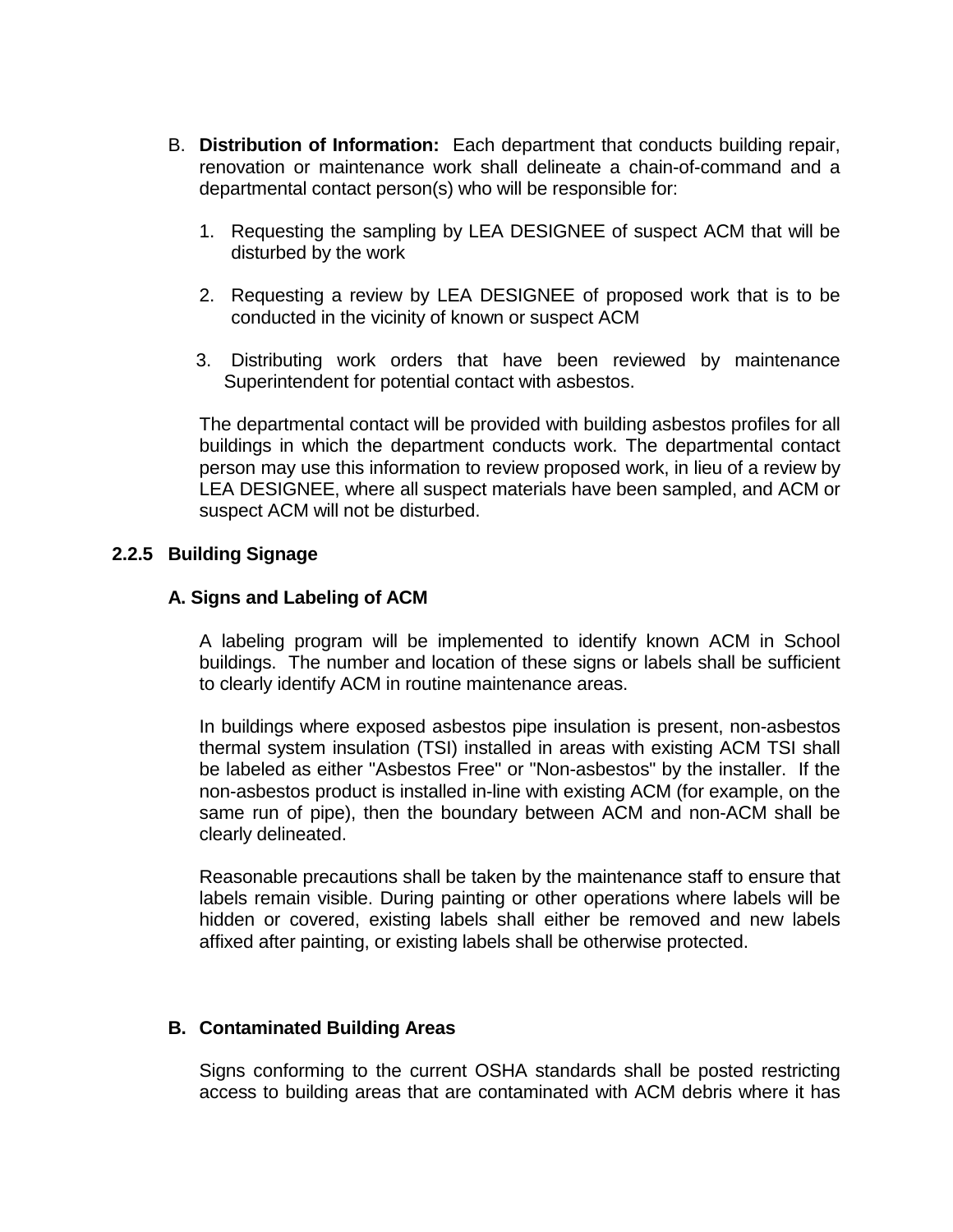been demonstrated, or can reasonably be expected, that airborne asbestos fiber concentrations exceed the PEL (e.g. regulated area). Signs shall read:

## **DANGER**

## ASBESTOS CANCER AND LUNG DISEASE HAZARD AUTHORIZED PERSONNEL ONLY RESPIRATORS AND PROTECTIVE CLOTHING ARE REQUIRED IN THIS AREA

A secondary sign shall be posted that will direct the worker to contact LEA DESIGNEE @ 606-348-8383 for assistance.

Signs shall be posted restricting access to building areas that are contaminated with ACM debris where airborne asbestos fiber concentrations do **not** exceed the PEL. Signs shall read:

## **WARNING** AREA CONTAMINATED WITH ASBESTOS DEBRIS AVOID CREATING DUST AUTHORIZED PERSONNEL ONLY CONTACT LEA DESIGNEE @ 606-348-8383 FOR ACCESS

Access to contaminated building areas may be restricted by limiting the availability of keys to these areas to personnel with appropriate asbestos-related training, who will enter only under the supervision and/or direction of LEA DESIGNEE.

### **2.2.6 Contractor Awareness Program**

Contractors employed by the Wayne County Board of Education shall be informed by the maintenance department supervisor or LEA Designee of the location of suspect and known ACM in the work area to which they are assigned. Contractors shall, under no circumstances, damage or disturb suspect or known ACM unless they are a licensed Asbestos Abatement Contractor and have been specifically employed to perform asbestos removal.

The Lea Designee shall provide contractors with a copy of the asbestos inspection report *specific to their work and the materials that are to be disturbed*.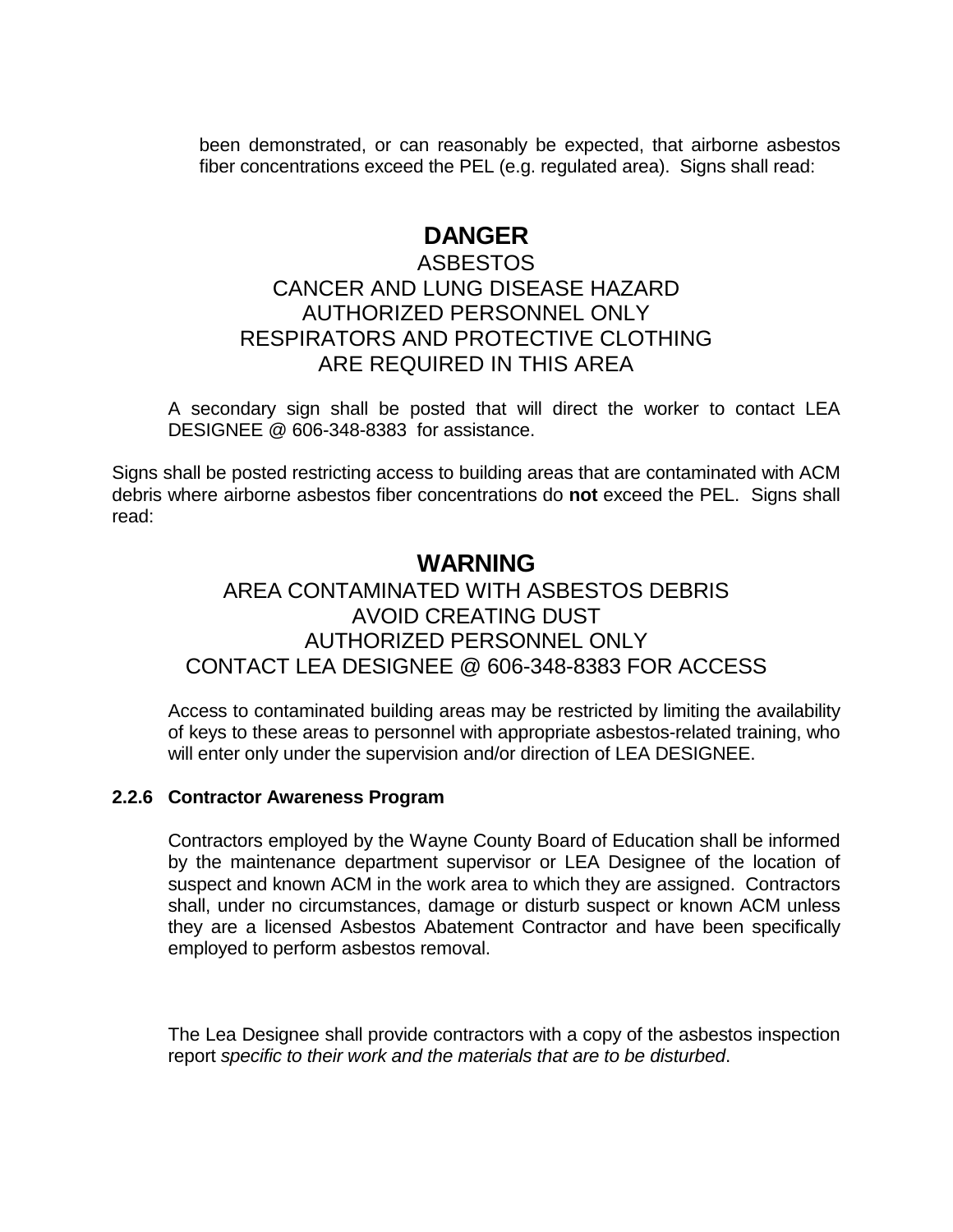The School LEA Designee shall caution contractors that they shall not proceed with any change in work that requires that a material be disturbed that has not been previously been tested (e.g. "suspect" ACM). If a change in the scope of work becomes necessary, a new review request shall be submitted to LEA DESIGNEE who will review the work for the potential to disturb ACM with the Environmental Consultant.

It will be the responsibility of any outside contractor to provide their own asbestos awareness program which shall, at a minimum, include the information contained in this section.

### **2.2.7 Media Information**

LEA DESIGNEE may provide School Public Relations staff with information related to proposed asbestos abatement projects to facilitate the dissemination of this information to building occupants.

#### **2.3 Building Surveys, Inspections, and Hazard Assessments**

#### **2.3.1 General**

Hazard assessments and building inspections for the presence of asbestos shall be performed in accordance with the asbestos survey standard for buildings to be renovated or demolished promulgated by the Kentucky DAQ. Buildings built after January 1, 1978 shall **not** be exempted unless suitable Documentation can be obtained that certifies that installed materials are asbestos free. A copy of the current survey standard may be obtained by contacting LEA DESIGNEE at 606- 348-8383.

#### **2.3.2 Bi-annual Reassessment of ACM and Suspect ACM**

All Wayne County Board of Education properties that have either known or suspect ACM shall be surveilled by LEA DESIGNEE or directed environmental personnel at least semi-annually. Any change in material condition shall be noted during this inspection and, if necessary, the relative hazard posed to building occupants by this material shall be assessed.

If necessary, material repairs and/or minor abatement shall be performed at the first available opportunity to reduce or eliminate the hazard to building occupants.

A complete record of building inspections shall be submitted by the Environmental Consultant and maintained by LEA DESIGNEE.

### **2.3.3 Sampling of Suspect ACM**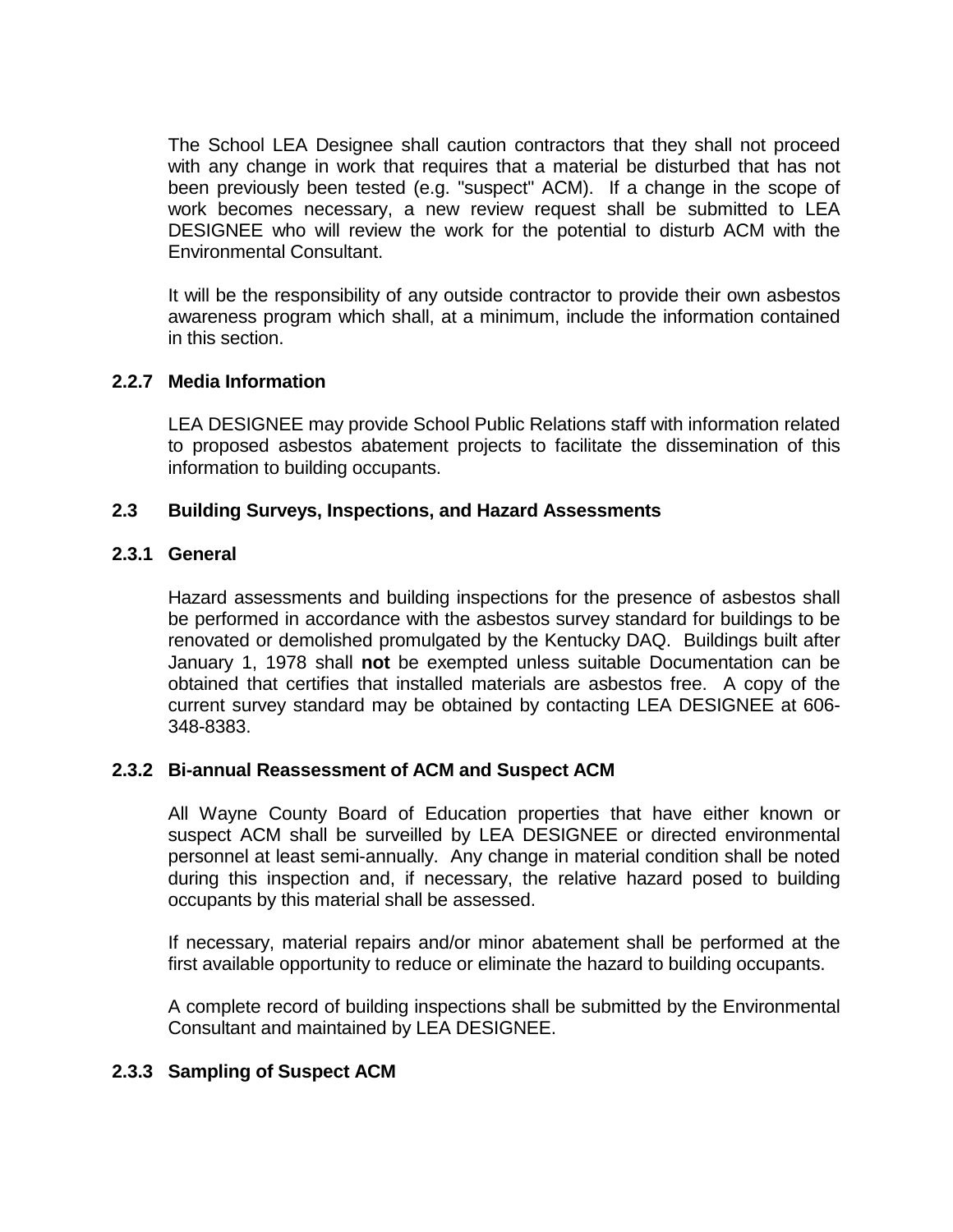A. The inspector shall, where possible, utilize the results from previous samples secured within the building area to make a determination of ACM or non-ACM. The inspector shall modify Wayne County Board of Education building records to clearly delineate sample locations and the homogenous area identified.

The information gathered during the 3 year reinspection of School buildings will be used to develop a prioritized list of suspect ACM that is damaged or deteriorated. Suspect ACM from this list will be sampled and analyzed in the order of assigned priority to determine actual asbestos content so that an appropriate response can be determined.

### B. **Barry W. Cooper, Inc., Environmental Consultants**

The School commissioned a reinspection for friable & non-friable ACM by Barry W. Cooper, Inc. in 2016. Extreme caution is advised if the data gathered during the Barry W. Cooper, Inc. survey is to be utilized, because the sampling protocol did not include demolition of walls or ceilings to locate all the material which may be located in any building. Prior to demolition of walls, ceilings, floors or other building components, a follow-up inspection involving concealed areas will be provided.

### **2.3.4 Capital Projects**

The LEA Designee for the Wayne County Board of Education shall secure the services of a licensed asbestos inspector to secure samples of suspect ACM that will be damaged or disturbed by the proposed work. The inspecting firm shall prepare an inspection report in accordance with the survey standards detailed herein. The report shall include an assessment of damaged or deteriorated ACM in the work area as well as ACM in other building areas that may be damaged or disturbed by the proposed work (e.g. through traffic, construction induced vibration, and so forth). The inspecting agency shall be provided access to original building records and sampling data for the building(s) in question.

### **2.3.5 Leased Properties**

### **A. Existing and New Leases**

In accordance with the best safety interests of the Wayne County Board of Education, staff, students and occupants, the School shall take necessary precautions to ensure that no additional leases are entered or existing leases extended in buildings which contain friable asbestos which could subject employees or clients to health risks.

### **2.4 Exposure Monitoring**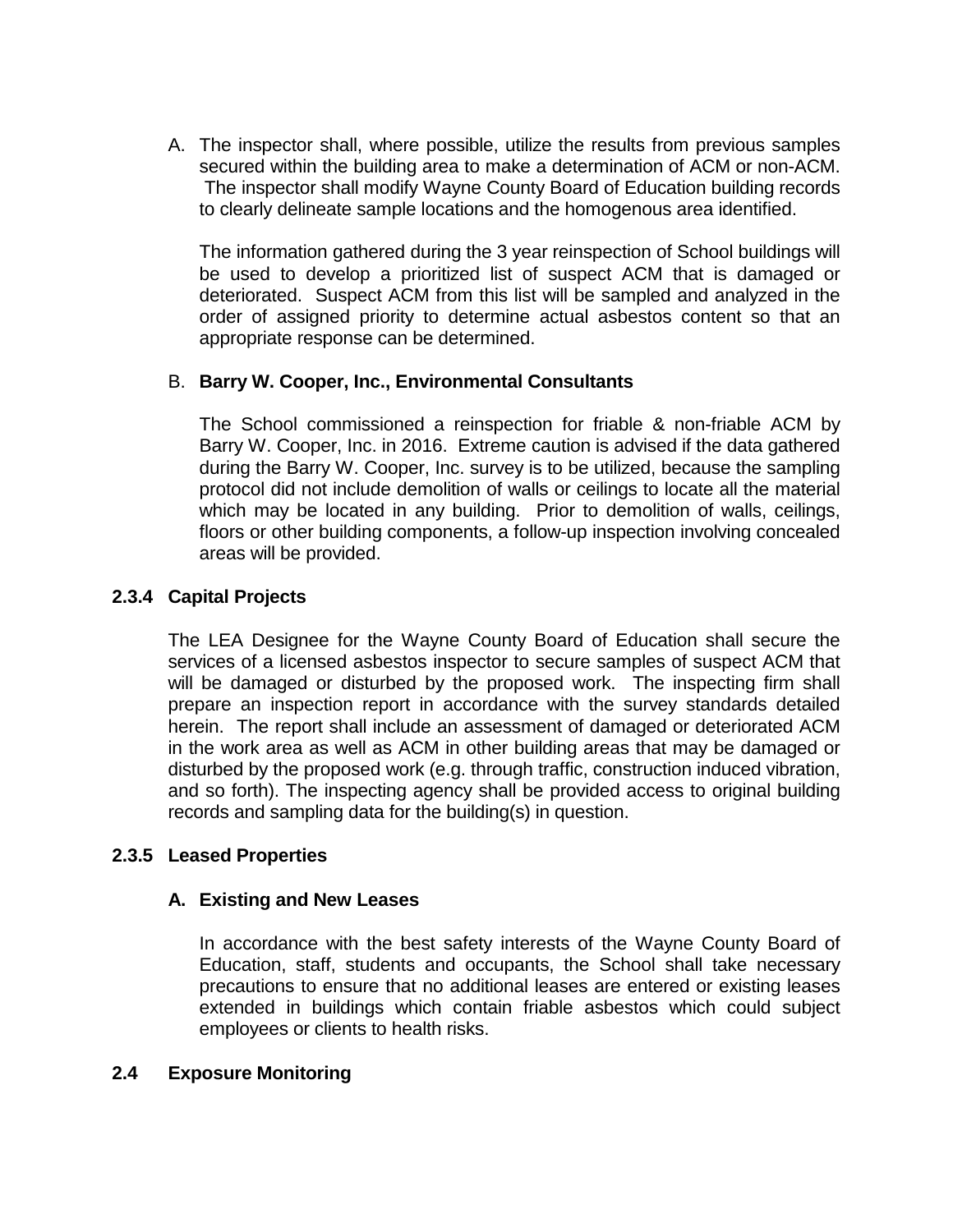### **2.4.1 Personal Air Samples for School Personnel**

LEA DESIGNEE shall monitor and secure personal air samples for all asbestos related work performed by School personnel should abatement actually ever be handled "In-House". These samples shall be used to ensure that the permissible eight (8) hour time weighted average (TWA) exposure and the excursion limit established by OSHA (in 29 CFR 1910.1001 and 1926.58) is not exceeded. The cost for the analysis of these samples shall be borne by the Wayne County Board of Education. Historic sampling data may only be used if previous samples were taken during an asbestos project involving similar material types under similar material and environmental conditions.

Sampling methodology and analysis shall conform to the requirements of 29 CFR 1910.1001. A copy of this regulation may be obtained by contacting LEA DESIGNEE at 606-348-8383.

A copy of personal air sampling results shall be submitted to the employee for which the samples were secured within 15 days of receipt from the laboratory.

### **2.4.2 Personal Air Sampling for Non-School Personnel**

Asbestos abatement contractors shall be responsible for securing air samples for their own personnel to meet the requirements of 29 CFR 1926.58.

### **2.4.3 Air Sampling during maintenance or Asbestos Abatement Projects**

#### **A. General**

The project air monitor shall secure baseline (e.g. background) air samples before the start of the project, if necessary, and shall secure air samples outside of the work area during the project. The project monitor will, in addition, perform a final visual inspection and will secure final clearance air samples using aggressive air sampling techniques (if required).

The minimum air clearance required for minor projects in which the work area will be considered safe for re-occupancy if all final clearance air samples are less than 0.01 fibers per cubic centimeter (f/cc) of air sampled as determined by Phase Contrast Microscopy (PCM). For minor projects, TEM sample analysis will be preferred if practical. For abatement projects, TEM analysis using the required number of samples (13) per AHERA Protocols will be provided.

Aggressive air sampling will not be performed for minor tasks if the work area is not contained and is not under negative pressure.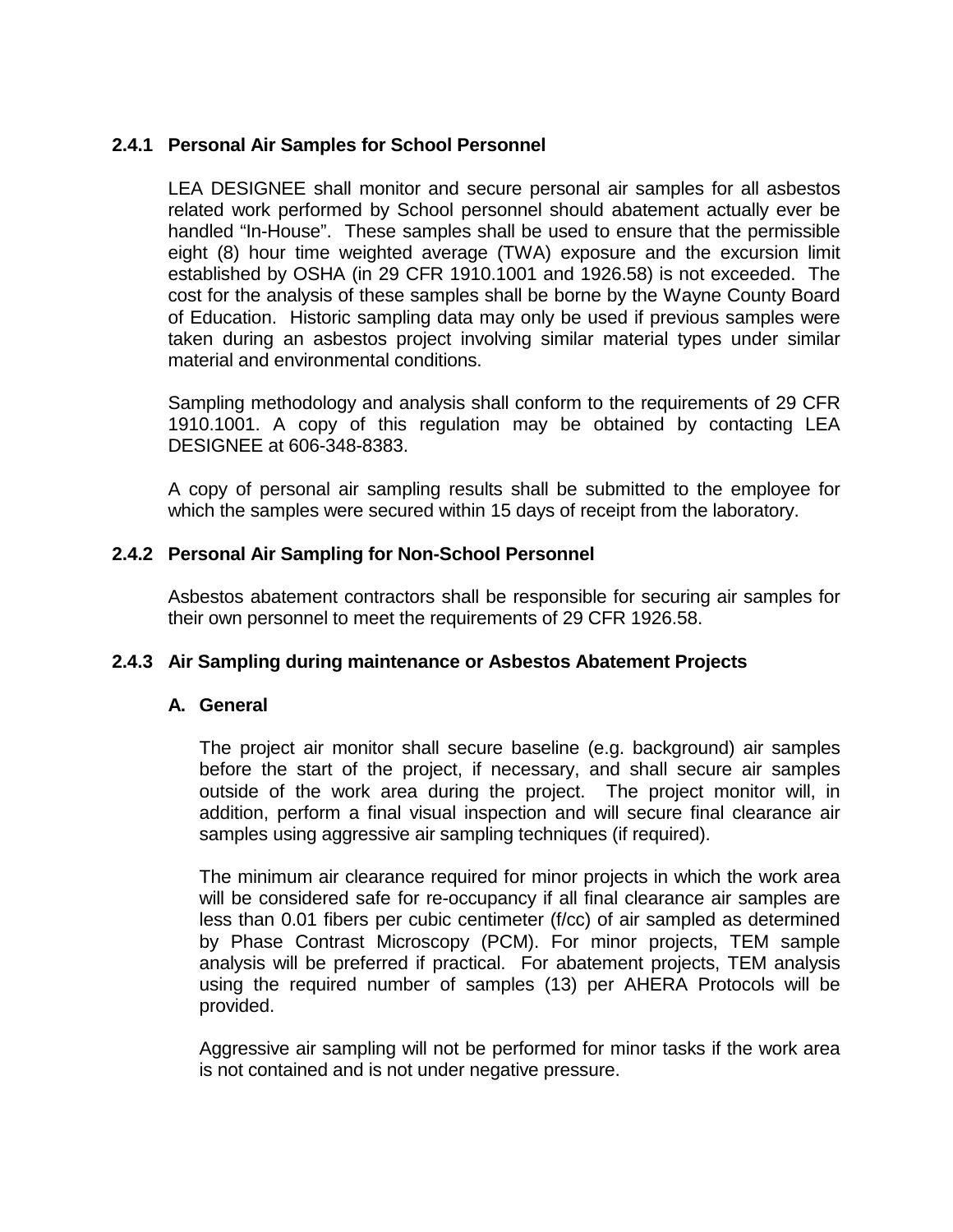In the event that baseline air samples indicate that the background particulate load will not allow the use of PCM for analysis of final clearance air samples, and if it is not possible to establish a clean source of make-up air to the work area, then final clearance samples shall be analyzed using Transmission Electron Microscopy (TEM) in accordance with 40 CFR, Part 763.

The cost for analysis of air samples associated with asbestos projects shall be borne directly by the Wayne County Board of Education.

### **1. Asbestos Abatement Projects**

LEA DESIGNEE will provide project monitoring services for abatement projects.

The LEA Designee shall secure the services of a licensed air monitoring agency.

The duties and function of the project air monitor will include, but are not limited to, observing and monitoring the activities of an asbestos abatement contractor on asbestos projects to determine that proper work practices are used and compliance with all federal, state and local laws and regulations is maintained. The licensed project air monitor will collect, at a minimum, environmental air samples during the asbestos project, perform visual inspections of the work area, and perform final visual inspections and aggressive final clearance air sampling. The number of air samples and sampling methodology shall conform to current state requirements.

The project air monitor shall be on-site during all asbestos-related work activities.

### **2.4.4 Monitoring of Airborne Asbestos Fiber Concentrations in Buildings**

After any abatement project, LEA DESIGNEE will make available to School employees, upon request, Documentation of the background airborne asbestos fiber levels in School buildings. LEA DESIGNEE will secure, if necessary, additional air samples to Document the ambient exposure levels in non-affected parts of the school facility.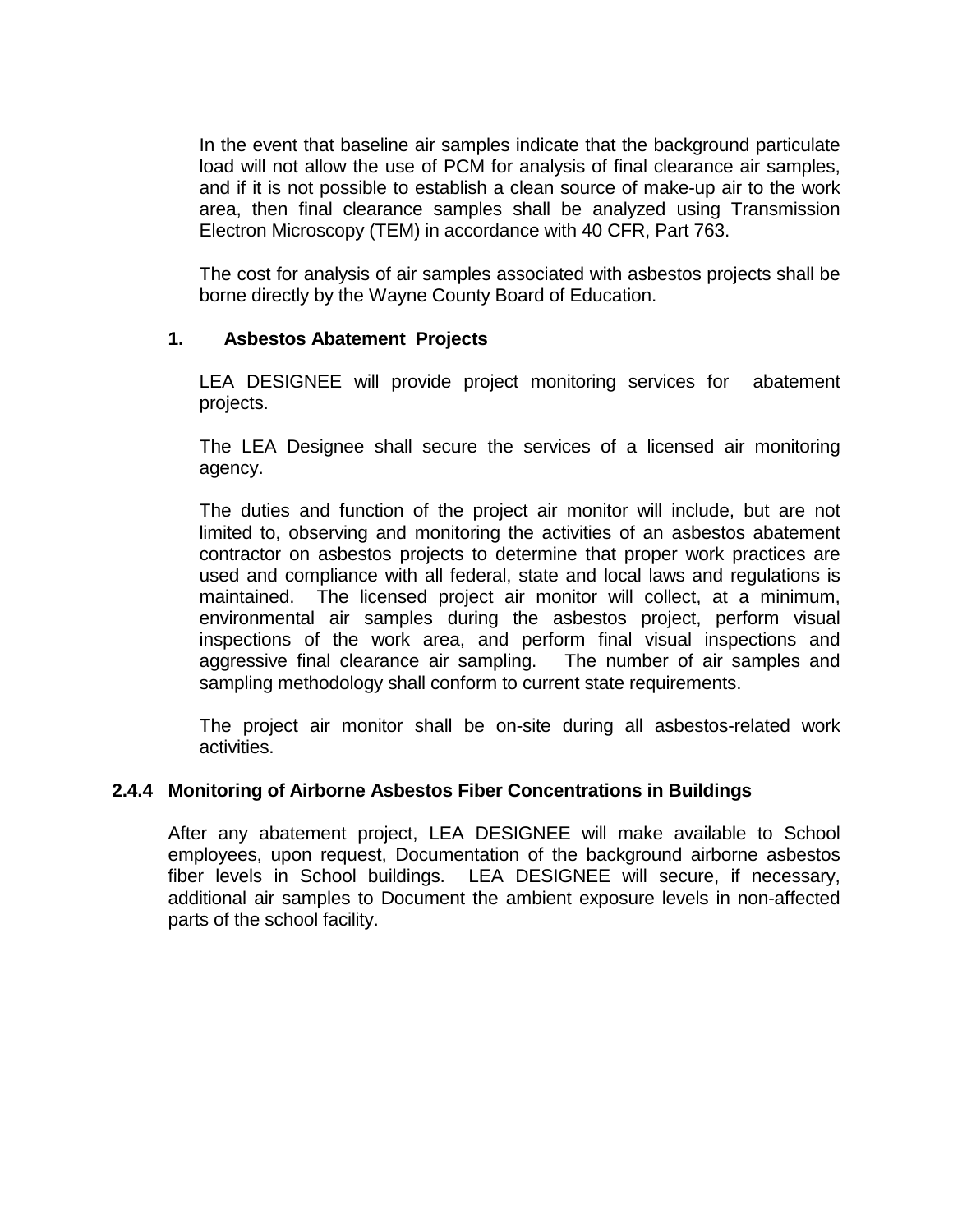### **2.5 Recordkeeping**

All records mentioned in this Asbestos O&M Program shall be retained as required by the regulations and as necessary to maintain an effective program. These records shall include:

- The written O&M plan itself, including all revisions, changes and modifications
- Management plans and drawings, with identified homogenous areas and sample locations clearly delineated
- Management plans and drawings, with areas of known ACM clearly identified
- Management plan sampling and survey records, and records of all reinspections
- All asbestos project (abatement, repair, encapsulation or enclosure) records including, as appropriate, survey records, project design or abatement specifications, air sampling data, daily project monitor logs, sign-in logs, waste disposal manifests, and invoices. The building area affected and material removed shall be clearly identified on the building drawings.
- Attendance records for school personnel at all awareness and training programs
- Medical surveillance records shall be maintained by the Health Assurance Program for 30 years past the last date of employment for an individual employee required to participate in a medical history program.
- Personal air sampling data
- Correspondence
- A copy of current state and federal regulations or information outlining where the regulations may be found.

Where all ACM of one type will be completely removed from a building, a sample of the material removed shall be retained by LEA DESIGNEE for any potential future legal action against the manufacturer.

Records will be maintained and will be available for inspection at the office of LEA DESIGNEE.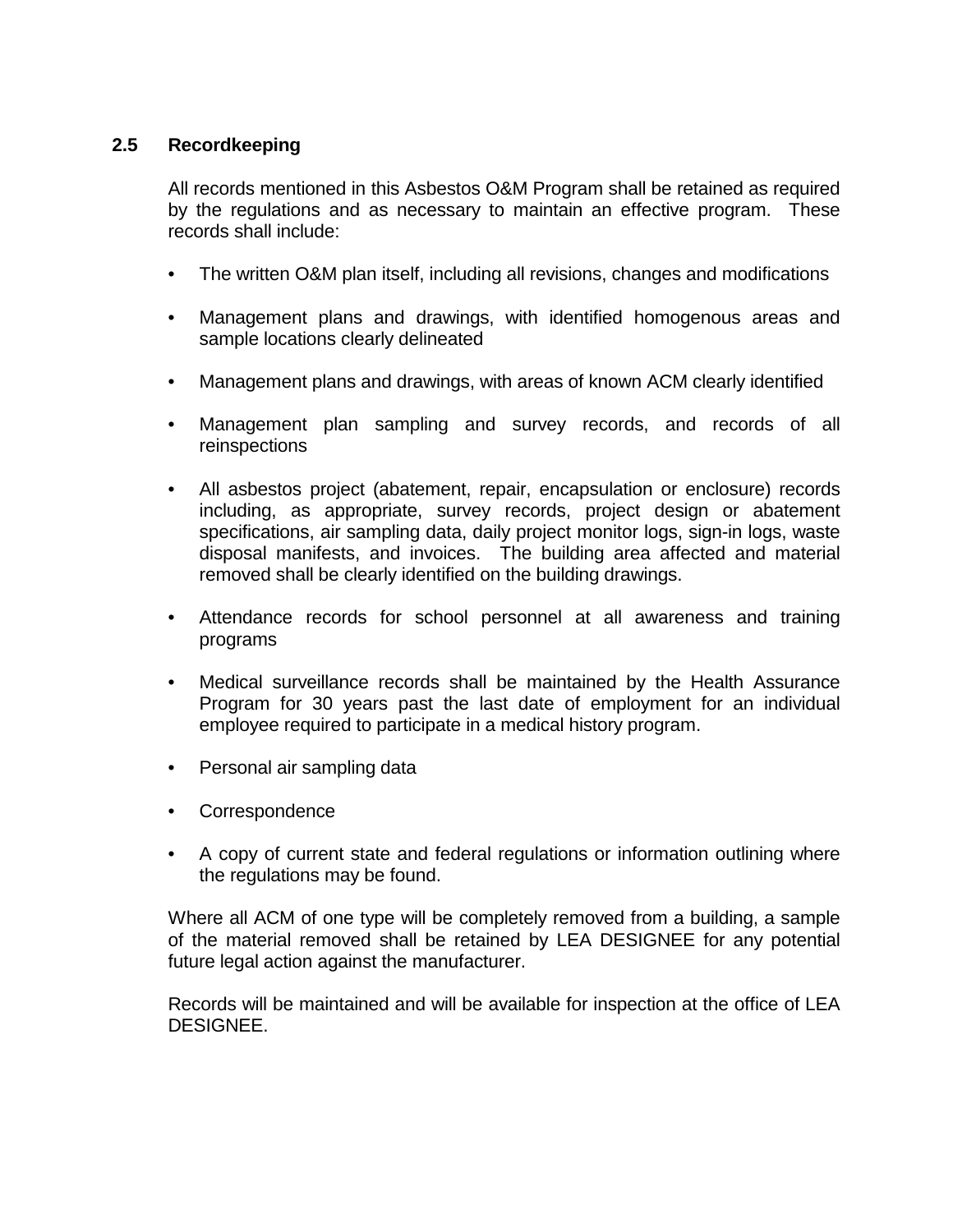#### **2.6 Management**

Asbestos abatement or repair projects that become necessary as a result of changing material conditions identified during bi-annual surveillance shall be prioritized for remediation by the School LEA Designee. Access to building areas impacted by damaged or deteriorated ACM that is not addressed during this action shall, if an airborne asbestos hazard or potential hazard exists, be restricted to trained and accredited personnel.

## **3.0 Suggested Work Order Review**

#### **3.1 Purpose**

The purpose of the work order review is to allow, Ronnie Hancock the LEA Designee an opportunity to review all proposed **renovation, maintenance** or **repair** work that is to be completed internally by staff and/or outside contractors to insure that either:

- ACM will not be disturbed by the work
- Damaged ACM present in the work area is repaired and the area cleaned before the work begins
- Suitable precautions are taken if the work has the potential to unintentionally disturb ACM (e.g. due to the physical configuration of the area and the location of the ACM in relation to the proposed work), or,
- That ACM that will be disturbed by the work is removed either using trained School personnel or a licensed asbestos removal contractor under the supervision of LEA DESIGNEE or a licensed Project Air Monitor hired for this purpose

All **suspect** and **known** ACM in the area of the work will be identified to the employee providing the work. When the work involves, or will be conducted in the vicinity of, thermal system insulation (TSI), then all ACM TSI in the immediate vicinity of the work area will be clearly identified with the OSHA "Danger" warning label, and non-ACM TSI with an "Asbestos Free" label as appropriate. Labels shall be installed by trained school maintenance workers.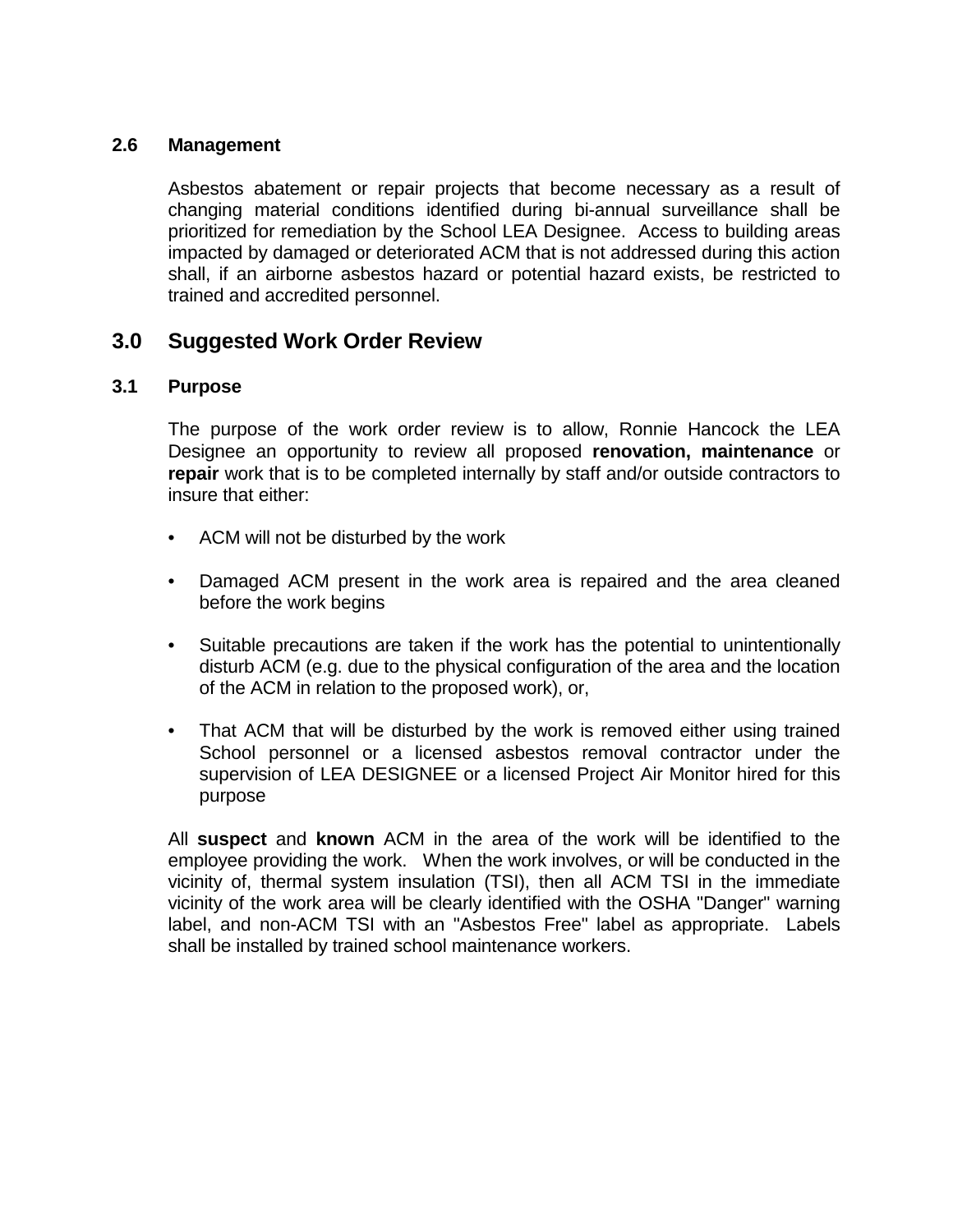### **3.2 Participants**

- A. The maintenance contractor or staff that conducts work that has the potential to disturb ACM, or that work in a building area that is potentially contaminated with ACM debris, will consider the suggested Work Order Review standard.
- B. Capital Construction projects will abide by the regulatory requirements detailed by the Kentucky Division of Air Quality, but will not utilize the work order review system. Rather, the School shall contract the services of a licensed asbestos consulting and inspection firm to:
- C. Secure samples of **all** suspect ACM that will be damaged, disturbed, removed or otherwise impacted by the proposed work,
- D. Develop a comprehensive asbestos inspection report, and, depending upon the scale and the scope of the work,
- E. Develop asbestos removal, encapsulation and/or repair specifications.

Changes in the scope of work that require that suspect ACM be disturbed will necessitate that additional samples be analyzed.

### **3.3 Instructions for Completing the Suggested Work Order Review Form**

A suggested work order review form is included in Appendix C and is shown in this Document. The maintenance department may prepare their own form for internal use and recordkeeping if the form used contains all pertinent information contained on the sample form.

### **3.3.1 Recordkeeping**

Any completed Work Order Review forms and all related information will be incorporated into the O&M building records.

## **4.0 Standard Work Practices and Procedures**

### **4.1 Introduction**

Standard work practices and procedures (STANDARD WORK PRACTICE) provide specific guidelines for certain asbestos-related work activities. Adherence to STANDARD WORK PRACTICE will minimize the production of airborne asbestos fibers and will protect the worker and building occupants.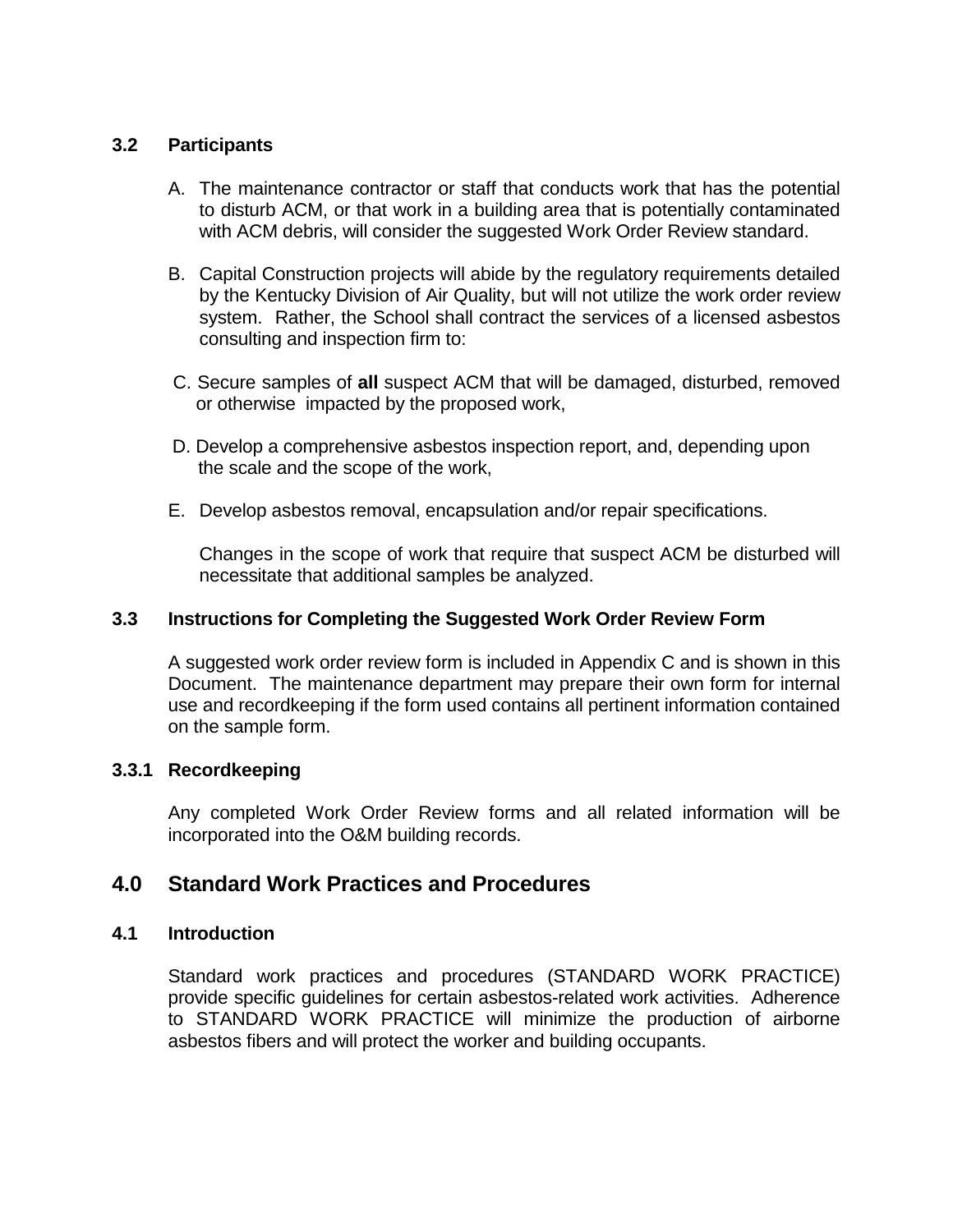Asbestos projects may be performed by properly trained (16 hour ) in-house personnel without notification to OSHA and EPA if the amount of ACM involved is less than 3 square or 3 linear feet.

The 3 square/linear foot limitation will, for the purposes of this Document, be used to define the relative scale of a small-scale, short-duration operation. A smallscale, short-duration operation (SS/SD) is further defined as only those demolition, renovation, repair, maintenance or removal operations which are non-repetitive, affect small surfaces or volumes of ACM, will be completed within one work day, and are not expected to expose bystander employees to measurable amounts of asbestos. In SS/SD projects, the removal of ACM is not the primary goal of the job; if the purpose of the SS/SD project is maintenance, repair or renovation of the equipment, or piping space behind or covered by the ACM, then these provisions shall apply.

### **4.2 Personal and Work Area Air Monitoring**

Personal and work area air monitoring will be used to evaluate the effectiveness of the work practices, to Document exposure conditions, and to provide justification for the personal protective equipment used.

Personal air samples will be secured for **each individual** for each **type** of STANDARD WORK PRACTICE until there is sufficient historic data available to meet the OSHA requirements. Once historic data is available, it may not be necessary to secure air samples **except:**

- Work area environmental and/or personal air samples will **always** be taken if the work area will be reoccupied after project completion, or if School personnel are present immediately outside of the work area (for example, glove bag removal of pipe insulation in the Boiler Room, where access to an **area** can be restricted, but unprotected employees are in the same **space**).
- Final clearance samples will **always** be secured for any asbestos project that is not small-scale, short-duration.
- Personal air samples will be secured on a periodic basis by LEA DESIGNEE to provide continuing Documentation that the personal protective equipment required by the STANDARD WORK PRACTICE conforms to the OSHA requirements.

### **4.3 Providing Notice by LEA DESIGNEE**

It is essential that Kentucky Division of Air Quality (DAQ) be provided, if possible, with at least two weeks notice prior to any asbestos project that is not SS/SD, and three days notice prior to any SS/SD asbestos project; this will allow LEA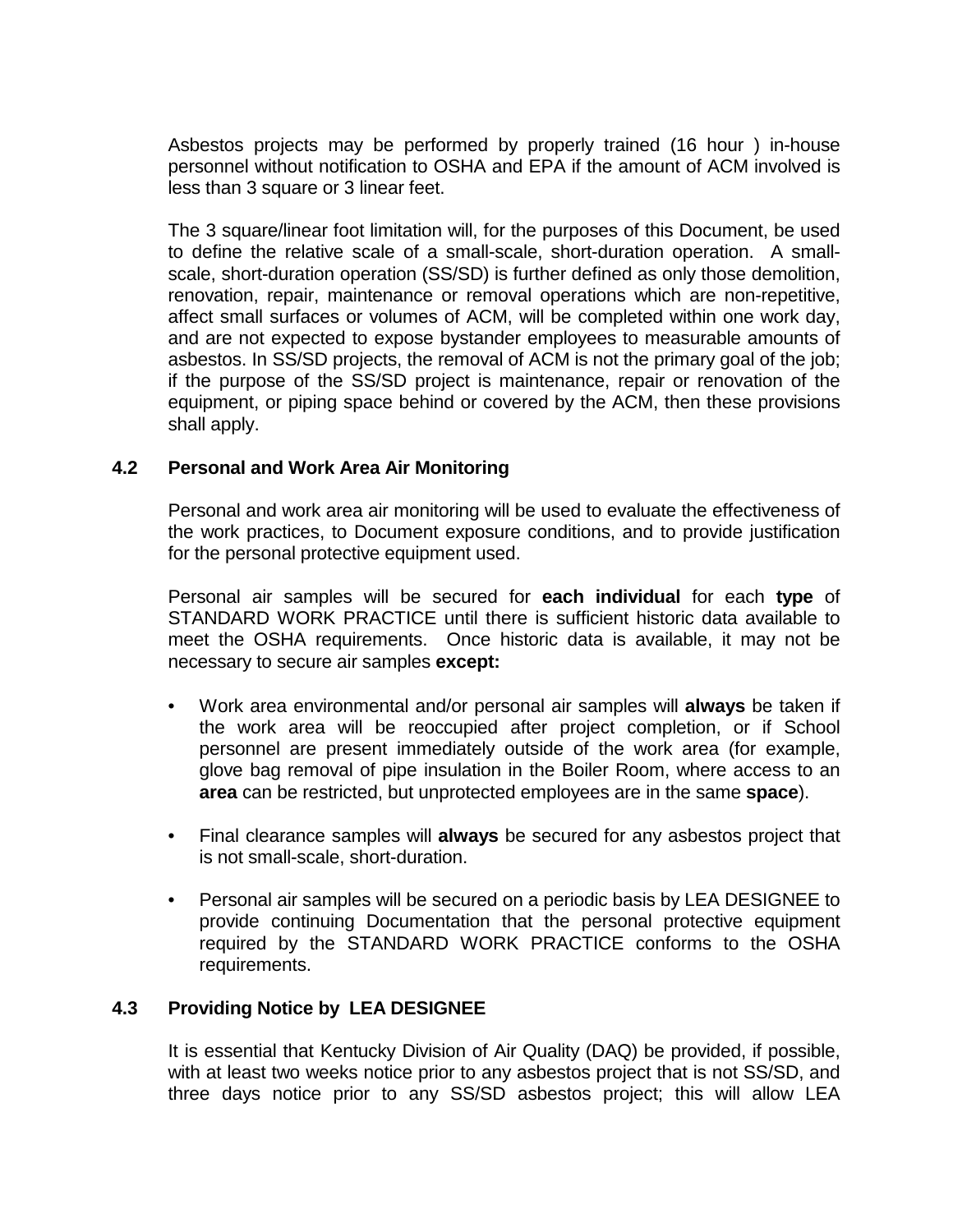DESIGNEE to schedule maintenance personnel and ensure that a laboratory is available to analyze the air samples within the time frame required.

#### **4.4 Providing Notice to OSHA and EPA**

A 20-day notice and a project permit fee must be submitted to the DAQ for all asbestos projects involving more than 3 linear or square feet of friable ACM. Notice must be provided to federal EPA for building demolitions *even if* no friable asbestos will be impacted by the work.

Notification of less than twenty days may be allowed in case of an emergency involving protection of life, health or property. This includes, but is not limited to: leaking or ruptured pipes; asbestos that has been accidentally damaged or that has fallen that could expose non-asbestos workers or the public; unplanned mechanical outages; or, repairs essential to a work process that require asbestos removal and that could only be removed safely during the mechanical outage.

A copy of the permit regulations may be obtained by contacting LEA DESIGNEE at 606-348-8383.

#### **4.5 Equipment**

All equipment used for O&M work practices or response actions shall be designed for use in asbestos operations. In general, some or all of the following materials and/or equipment may be required for asbestos work:

**Respirators:** Respiratory protection shall conform to the requirements of OSHA 1910.1001. Respirator selection, use and maintenance shall conform to the requirements of the School's Respiratory Protection Program.

**11"x17" Danger Signs:** Danger signs shall be posted at each entrance to an asbestos regulated area. Signs shall conform to OSHA 1910.1001.

**Barrier Tape:** Barrier tape specific to asbestos-related work shall be used to demarcate a regulated area when the work area is not isolated by physical boundaries (e.g walls with lockable doors).

**Six-mil polyethylene sheeting:** Poly is used to construct critical barriers, to protect finishes, and to contain the release of airborne asbestos from the work area. The poly is generally attached using spray glue and duct tape.

**HEPA-Filtered Vacuum:** Such vacuums, designed to be used with a HEPA filter, are available in various sizes and capacities, and can be used with attachments on drills, saws and other tools.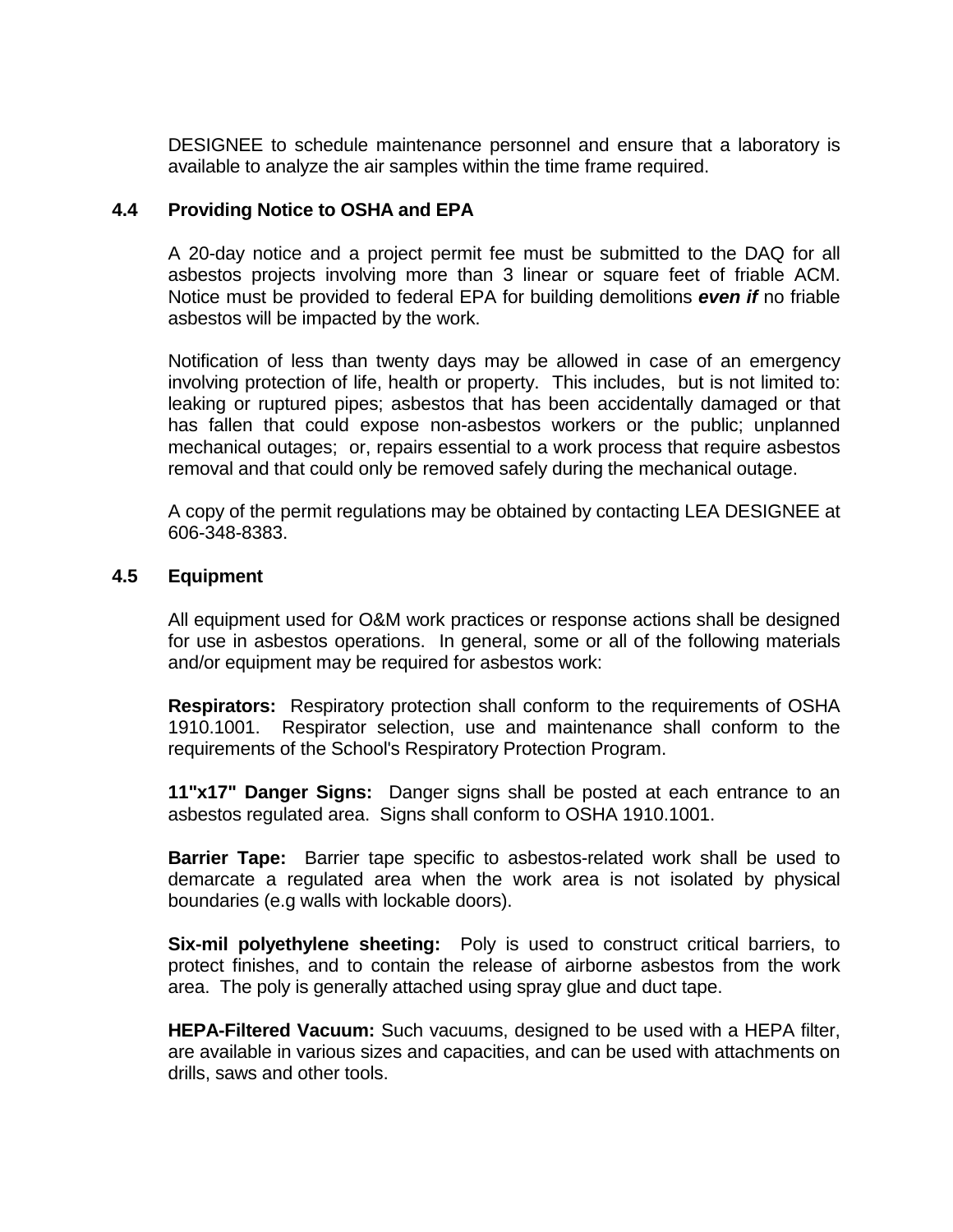**Wetting Agent:** A chemical wetting agent added to water that is used to soak ACM. This amended water penetrates more effectively than normal water, and permits more thorough soaking of the ACM prior to removal or disturbance.

**Airless Garden Type Sprayer:** Airless garden type sprayers are used to apply amended water to ACM.

**Portable Shower:** Portable showers are used in conjunction with a clean and dirty change room for personnel decontamination on larger asbestos projects. A portable shower may be appropriate for some types of SS/SD projects.

**Disposable Coveralls:** Disposable, impervious coveralls, equipped with head and foot covers, that are used on asbestos projects to prevent gross contamination from contacting the worker.

**Asbestos Disposal Bags:** 6-mil Polyethylene bags that are pre-printed with the following: "Danger; Contains Asbestos Fibers; Avoid Creating Dust; Cancer and Lung Disease Hazard; Breathing Airborne Asbestos, Tremolite, Anthophyllite or Actinolite Fibers is Hazardous to Your Health"; and "RQ Hazardous Substance; Solid, NOS (ASBESTOS); NA 9188; (ORM-E)". Bags shall, in addition, utilize the hazard label currently required by Kentucky Department of Transportation. Bags shall be individually labeled with an adhesive tag which lists the project, site, and name of the group that removed the asbestos.

### **4.5 Development of STANDARD WORK PRACTICES**

The maintenance department may with the assistance of LEA DESIGNEE, develop STANDARD WORK PRACTICES specific to the asbestos-related work that they perform. Copies of these STANDARD WORK PRACTICES shall be:

- Made available to LEA DESIGNEE,
- Maintained with the departmental copy of the O&M program, and,
- Provided to supervisors and employees who conduct work covered by the STANDARD WORK PRACTICE.

Ensuring compliance with the STANDARD WORK PRACTICE shall be the responsibility of the individual employee, the employees' supervisor, and the department. Deficiencies noted during field inspections and audits conducted by LEA DESIGNEE of work performed shall be brought to the attention of the employee, supervisor or department as appropriate.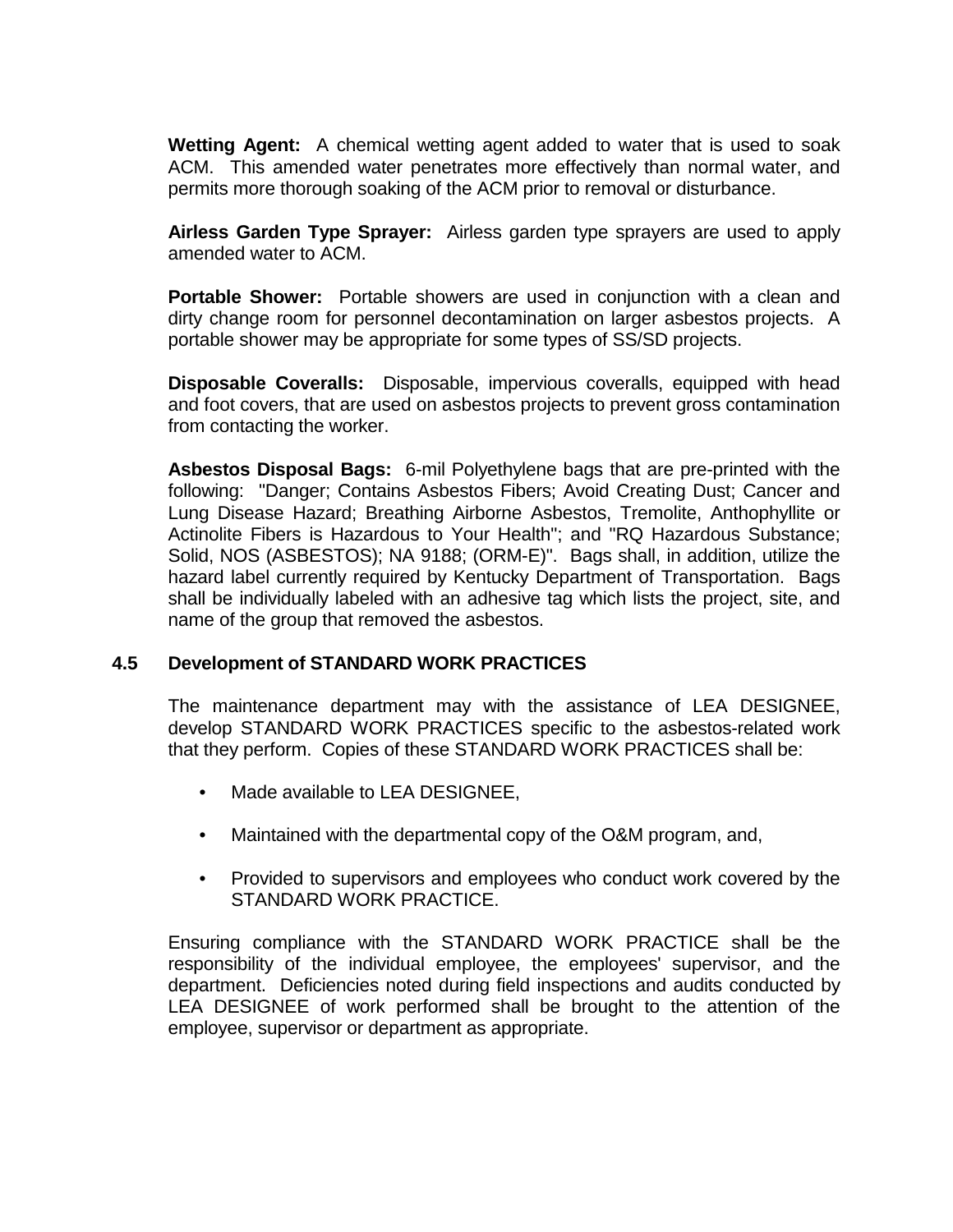Copies of STANDARD WORK PRACTICES that are based upon an industry standard, or that were developed with the assistance of the Environmental Consultant, may be found at the end of this section.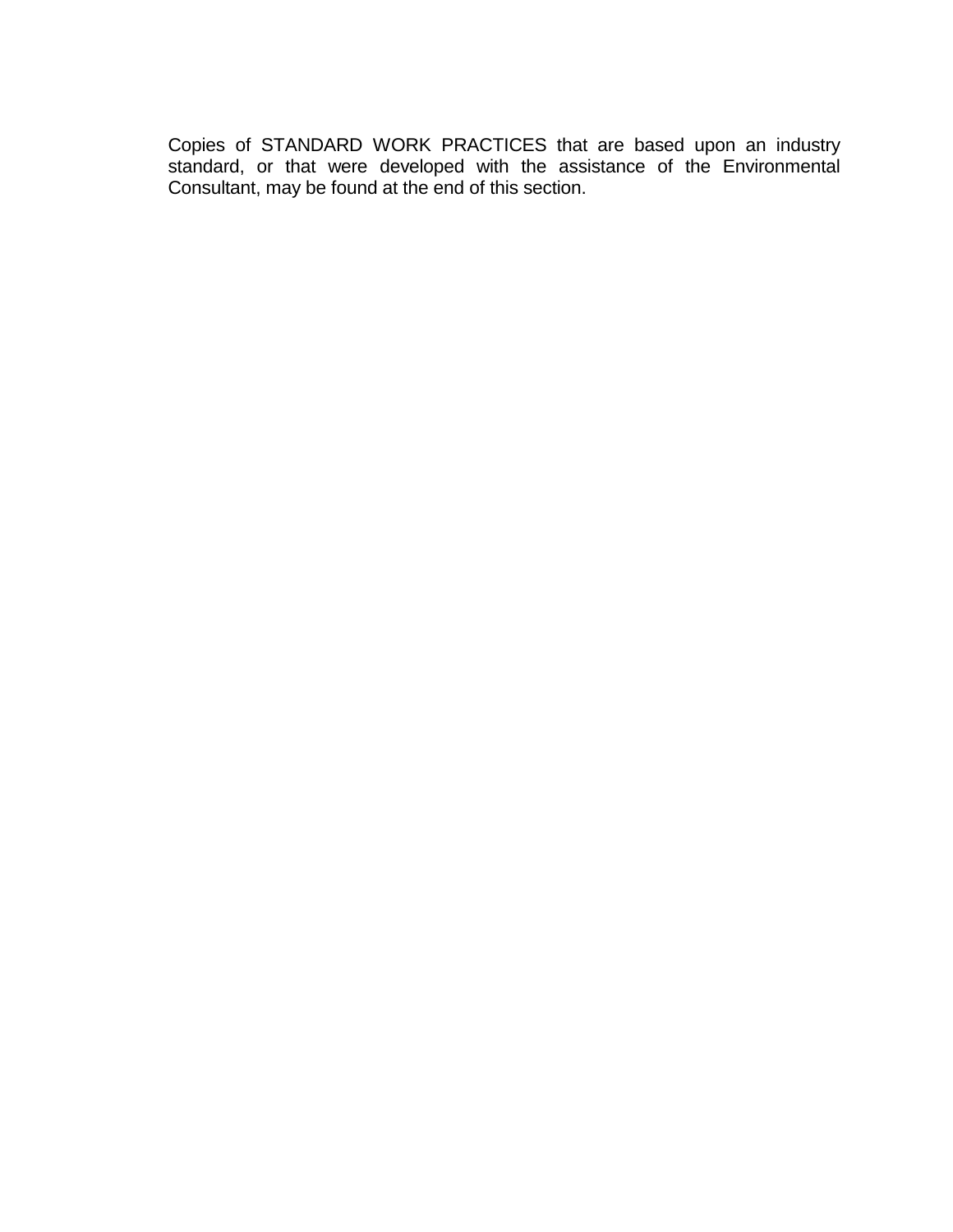## **Appendix A**

## **GLOSSARY**

**Abatement** Work that involves the physical removal of asbestos. Work must be performed by trained personnel under the supervision of a competent person as defined by the Environmental Protection Agency (EPA).

**Aggressive Final Clearance Air Sampling** The act of aggressively agitating the air in an asbestos removal area using fans and/or a leaf blower while final clearance air samples are being taken.

- **Amended Water** Water that has been mixed (amended) with a chemical wetting agent, or surfactant, to improve penetration and wetting ability.
- **Asbestos** A generic name given to a number of naturally occurring minerals that possess a unique crystalline structure and are separable into fibers. Asbestos includes the asbestiform varieties of chrysotile, crocidolite and amosite.

**Asbestoscontaining** Any material containing more than 1.0% asbestos by area as determined using Polarized Light Microscopy.

**Material (ACM)**

- **Asbestos Project** An activity involving job set-up for containment, removal, enclosure, encasement, renovation, repair, demolition, construction or alteration of an asbestos-containing material.
- **CFR** Code of Federal Regulations
- **Control Measure** A measure used to control the generation of airborne asbestos fibers until a permanent solution can be implemented. These measures include encapsulation, repair, encasement and enclosure.
- **Delamination** Physical separation of one layer from another.
- **Encapsulation** The application of a sealant over the surface of the asbestoscontaining material to prevent the release of asbestos fibers.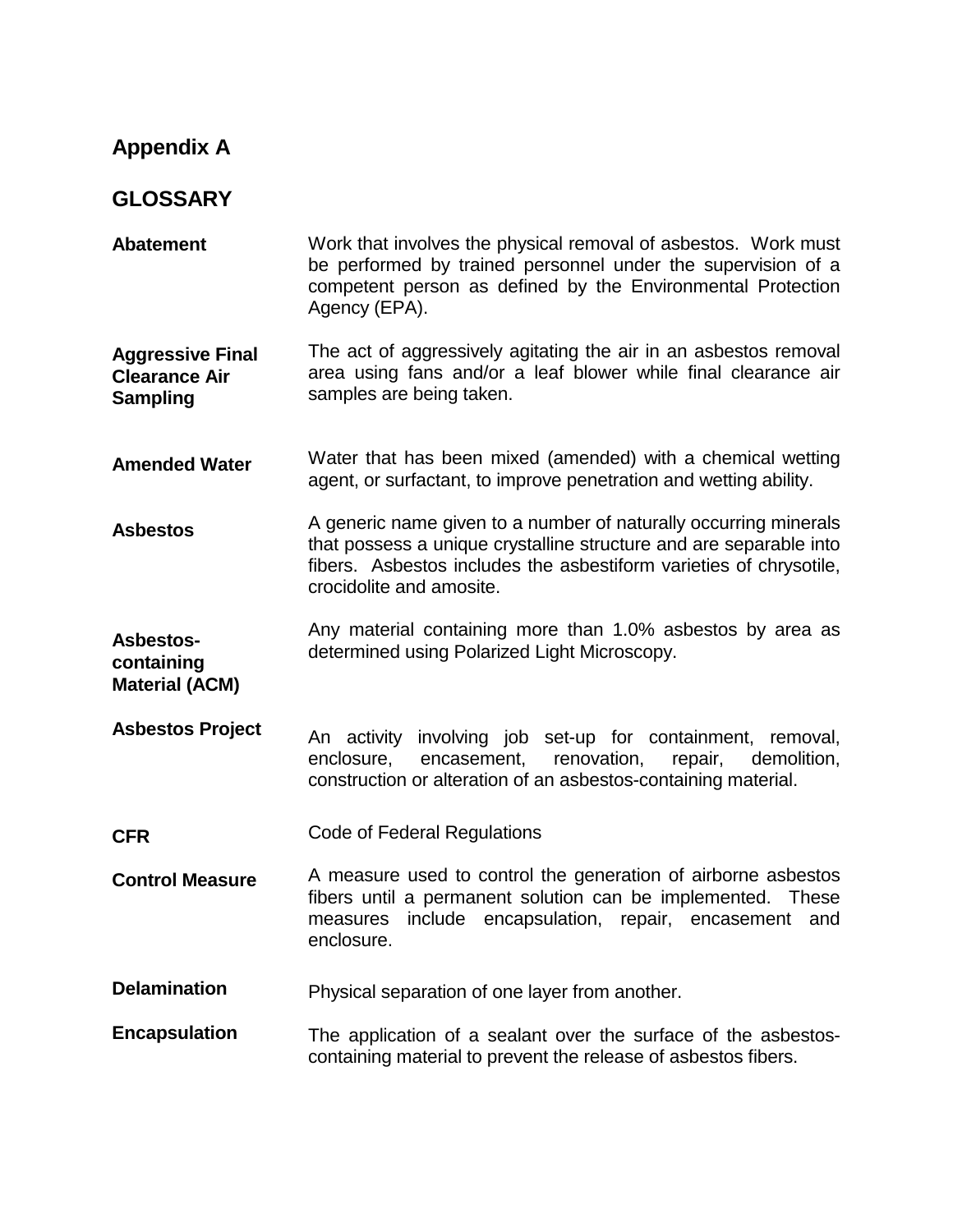- **Enclosure** The construction or installation over or around the ACM of any solid or flexible covering, which will not deteriorate or decompose for a period of time, so as to conceal the ACM, contain ACM fibers, and render the ACM inaccessible.
- **EPA** The United States Environmental Protection Agency
- **Excursion Limit** The employer shall ensure that no employee is exposed to an airborne asbestos fiber concentration in excess of 1.0 f/cc of air as averaged over a sampling period of thirty (30) minutes; the concentration of 1.0 f/cc is defined as the excursion limit.
- **Fiber Release Episode** The unintentional disturbance of ACM resulting either from accidental contact or that is a result of other factors, such as pipe leaks or roof leaks, where the ACM has been physically dislodged and the potential for asbestos fibers to have become airborne as a result of this disturbance is high.
- **Friable** Material which is capable of being crumbled, pulverized or reduced to powder by hand pressure when dry, or which under normal use or maintenance emits or can be expected to emit fibers into the air.
- **HEPA** High Efficiency Particulate Air (HEPA). HEPA filtered equipment must be capable of trapping and retaining 99.97% of all particles larger than 0.3 microns.
- **Homogenous** Materials of the same age, physical appearance, texture and color, used for a similar application. A separate homogenous sampling area shall be defined for each type of homogenous material on each floor of a building.
- **Industrial Hygienist** A professional qualified by education, training and experience to recognize, evaluate, and develop control measures for occupational health hazards.
- **Miscellaneous ACM** Interior ACM that is not surfacing or thermal system insulation, such as some floor tile, ceiling tile, wire insulation, asbestos cement products and so forth.
- **Operations & Maintenance Program**  Specific procedures and practices developed for the interim control of asbestos-containing materials in buildings until it is removed.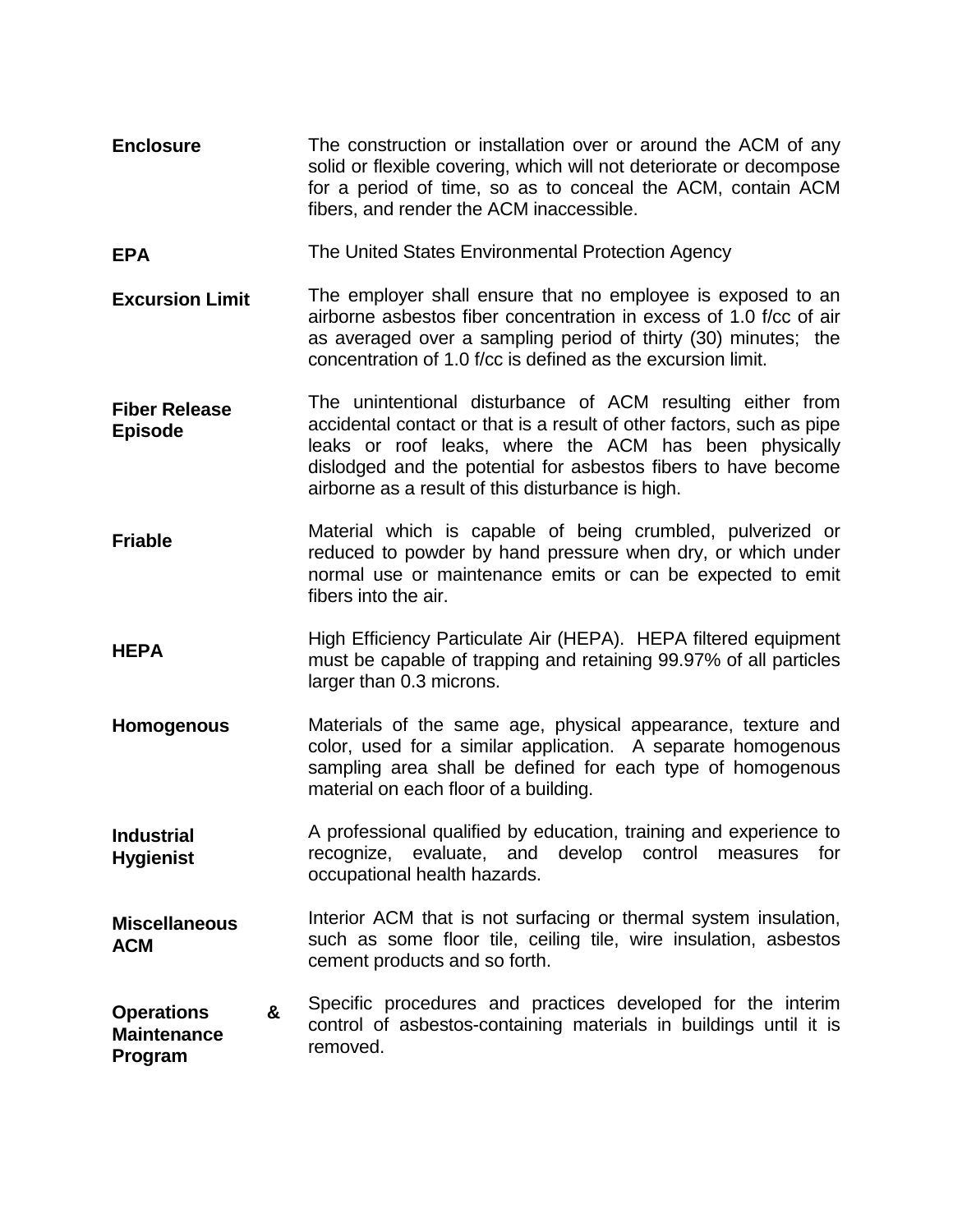**OSHA** Occupational Safety and Health Administration, administered in Kentucky by the Department of Labor and Industry (DLI).

**Permissible Exposure Limit (PEL)** The highest allowable level of exposure to airborne asbestos fibers that an employee may have, without using respiratory protection, as stated by the Occupational Safety and Health Administration (OSHA).

**Personal Protective Equipment** Any material or device worn to protect a worker from exposure to, or contact with, any harmful material or force. PPE should be used only if engineering or administrative controls are insufficient to protect against a hazard.

**Regulated Area** An area established by the employer to demarcate areas where airborne asbestos fiber concentrations exceed, or can reasonably be expected to exceed, the permissible exposure limit.

**Renovation** Altering, in any way, one or more facility components.

**Repair** Returning damaged ACM to an undamaged condition or to an intact state so as to prevent fiber release.

- **Respiratory Protection** A device worn to either purify the air, or that provides clean air from another source to the wearer. All respirator users must be enrolled in Virginia Tech's Medical Surveillance Program, and must have received appropriate training on respirator use, care, and maintenance.
- **Response Action** Repair of damage or deterioration to asbestos materials, or the removal of asbestos or asbestos debris, undertaken to alleviate a hazard to building occupants.

For the purposes of this Document, in-house workers may only conduct small-scale, short-duration removal or repair response actions, the cleaning/removal of asbestos debris, and cleaning/removal operations associated with an asbestos fiber release episode.

Asbestos work other than small-scale, short duration must be performed by either an in-house person who has Asbestos Worker equivalent training, or by a licensed asbestos removal contractor.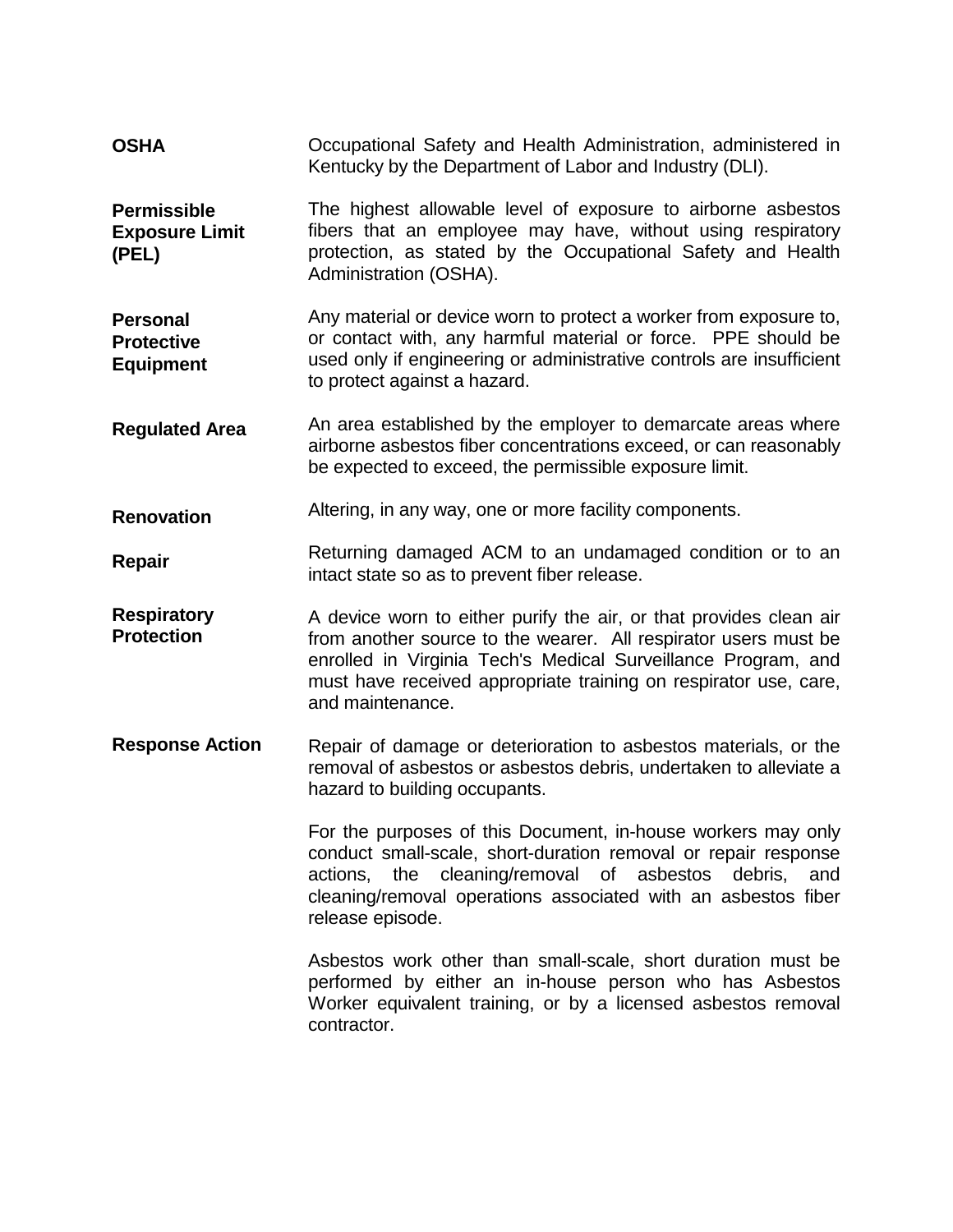|                          | Small-scale, short-duration (SS/SD) renovation and maintenance    |  |  |  |  |
|--------------------------|-------------------------------------------------------------------|--|--|--|--|
| Small-scale,             | activities include, but are not limited to: removal of ACM from   |  |  |  |  |
| <b>Short-duration</b>    | pipes; replacement of an ACM gasket on a valve; installation or   |  |  |  |  |
| <b>Asbestos Projects</b> | removal of small sections of drywall; installation or electrical  |  |  |  |  |
|                          | conduit proximate to, or through, ACM; or the removal of small    |  |  |  |  |
|                          | sections of ceiling tile, friable (e.g. damaged) flooring, or     |  |  |  |  |
|                          | unbonded ACM flooring where the work is non-repetitive, and can   |  |  |  |  |
|                          | be completed within an eight (8) hour work shift. The purpose of  |  |  |  |  |
|                          | SS/SD projects is maintenance, repair or renovation where the     |  |  |  |  |
|                          | removal of ACM is not the primary goal of the job. For additional |  |  |  |  |
|                          | information, see Section 4.1.                                     |  |  |  |  |
|                          |                                                                   |  |  |  |  |

- **Asbestos Project Supervisor** A person with the training and experience required by the Department of Commerce for licensing as an Asbestos Supervisor, and who meets the qualifications of "competent person" as established by 40 CFR 761. An asbestos project supervisor must be present on all asbestos projects which involve the removal of friable ACM.
- **Surfacing ACM** ACM sprayed or troweled on surfaces, such as some acoustical plasters, hard wall or ceiling plasters, and fireproofing. Thermal system insulation (TSI), is ACM applied to pipes, fittings,

**Thermal System Insulation** boilers, breaching, tanks, ducts or other structural components to prevent heat loss or gain or water condensation.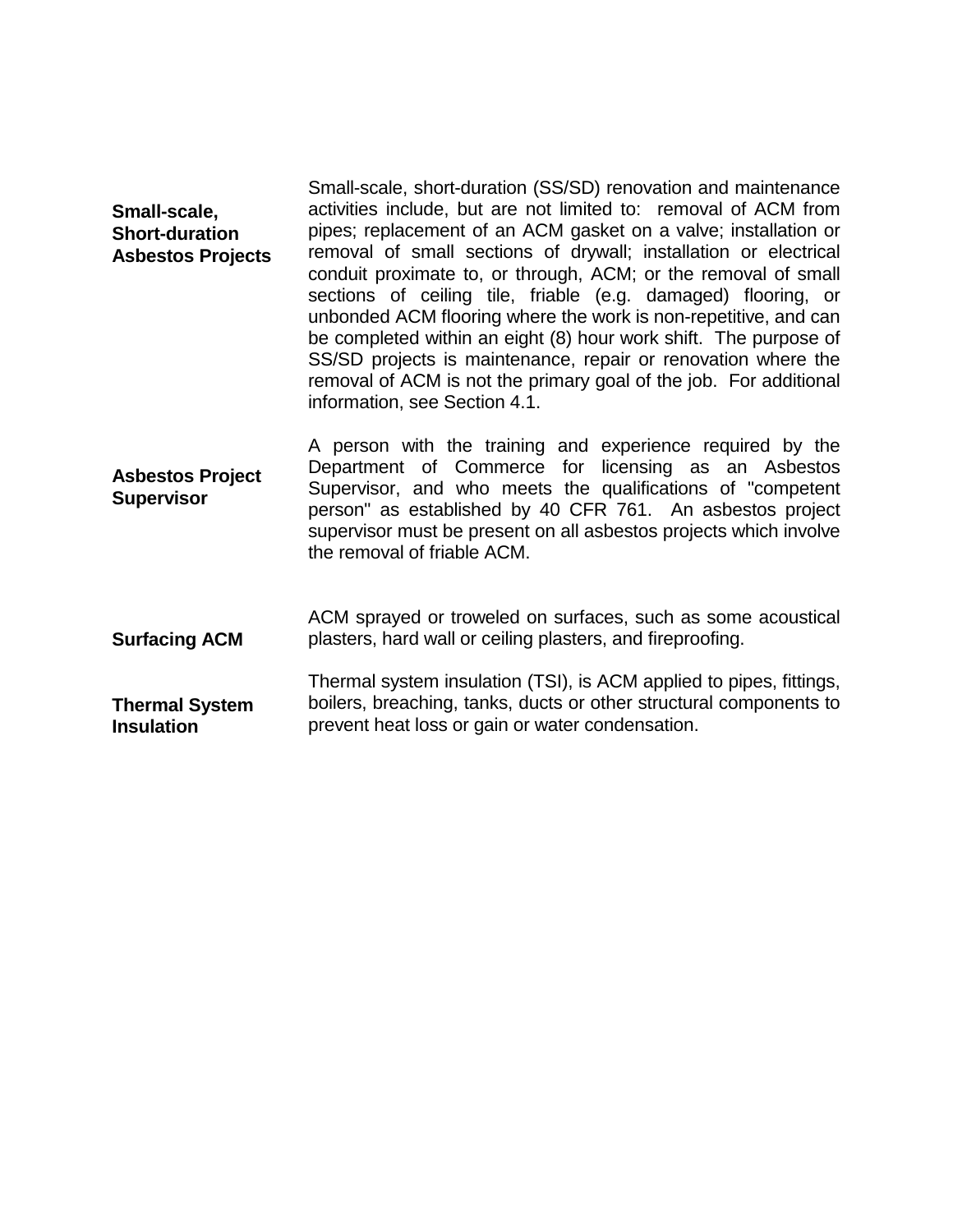## **APPENDIX "B"** WAYNE COUNTY BOARD OF EDUCATION

#### RESPIRATORY PROTECTION PROGRAM

Regulations require employers whose employees are required to wear respirators in their work to develop and implement a written respiratory program. Written programs must include required worksite-specific procedures. A suitably trained program administrator must administer the program. The program must be updated as necessary to reflect those changes in the workplace condition that affect respirator use.

For the purpose of this plan the school LEA Designee, WAYNE COUNTY BOARD OF EDUCATION shall serve a the respiratory program administrator.

At a minimum, the written program must include the following items:

- 1. Procedures for selecting respirators in the workplace.
- 2. Medical evaluations of employees required to use respirators.
- 3. Fit testing procedures for tight-fitting respirators.
- 4. Procedures for proper use of respirators in routine and reasonably foreseeable emergency situations.
- 5. Procedures and schedules for cleaning, disinfecting, storing, inspection, repairing, discarding, and otherwise maintaining respirators.
- 6. Procedures to ensure adequate air quality, quantity, and flow of breathing air for atmosphere-supplying respirators.
- 7. Training of employees in the respiratory hazards to which they are potentially exposed during routine and emergency response situations.
- 8. Procedures for regularly evaluating the effectiveness of the respiratory protection program.
- 9. Procedures where voluntary respirator use is permissible.
- 10. A designated program administrator qualified by appropriate training and experience commensurate with the complexity of the program.
- 11. Respirators, training, and medical evaluations must be provided at no cost to the employee.

For the Wayne County Board of Education, no workers have received mandatory 16-hour maintenance worker training which require respiratory protection training. All maintenance activities which may involve the disturbance of asbestos are to be contracted to accredited personnel.

- . Protective Clothing
- A. Reasons for Wearing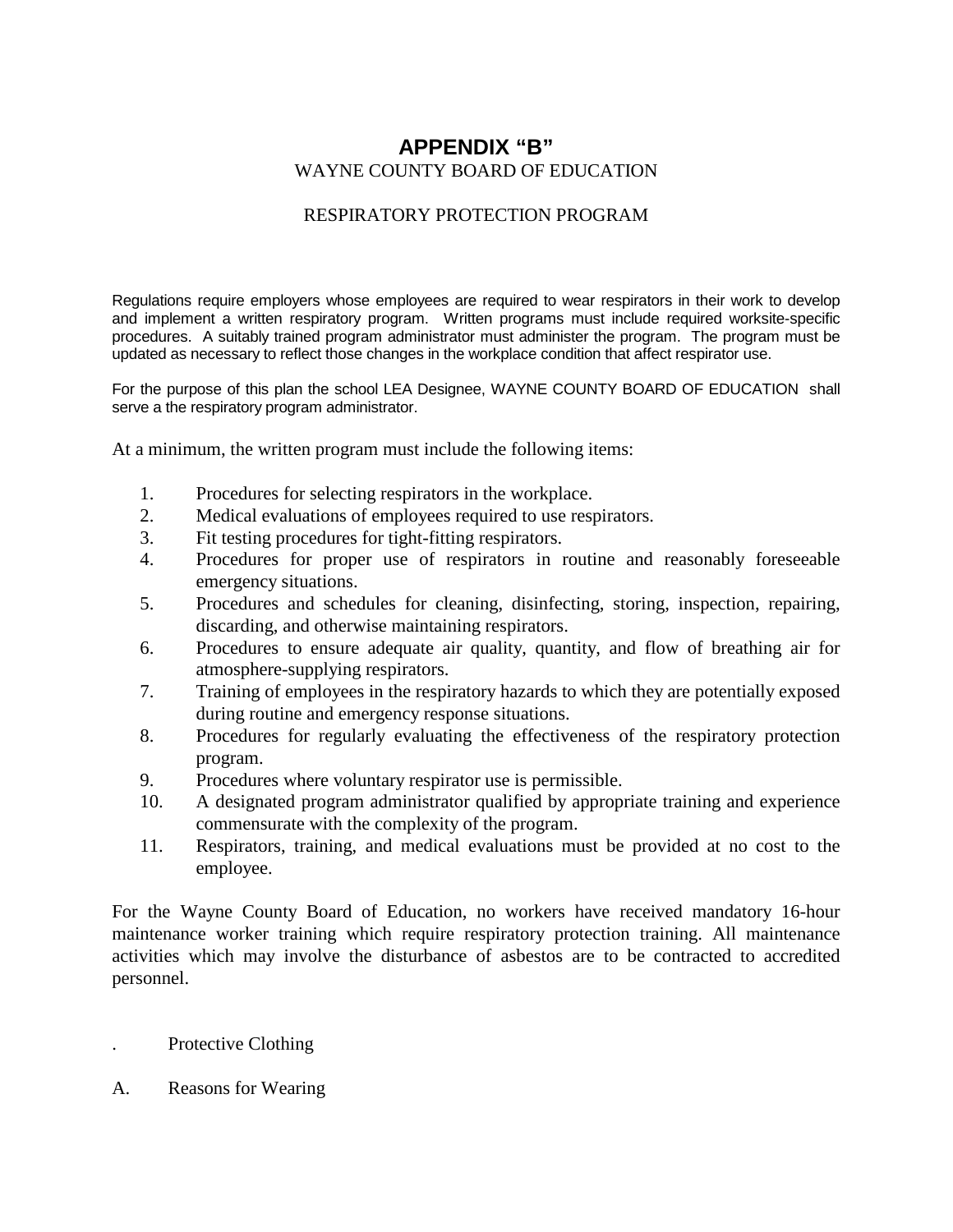- 1. Contains fibers to the work area by facilitating decontamination. Showering may not remove all fibers from hair and pores – so keep it off in the  $1<sup>st</sup>$  place with coverings.
- 2. Prevent skin rash and skin abrasion.
- 3. Prevent Contamination of other Clothing (The protective clothing is a precaution when fiber release is not expected, such as a glove bag procedure in a clean area.)
- 4. Regulatory Compliance.
- B. Acceptable Clothing
	- 1. Normal clothing discouraged Use Tyvek suits.
	- 2. Disposable clothing is preferred.

**Options** 

- a. Breathable or non-breathable fabric
- b. Some non-tyvek brands do not tear as easily
- c. Parts—hood, booties, suit or one piece
- C. Clothing required by OSHA OSHA says no rips or tears while in the negative pressure enclosure – mend or replace immediately.
	- 1. Coveralls
	- 2. Foot Covers be careful of materials that add to the slipping hazard
	- 3. Head Covers
	- 4. Gloves (may be cotton, latex, surgical, etc.

Under the clothing?

- a. Nylon bathing suits are often useful
- b. Tyvek underwear.

Over the Clothing: extra clothing (used for warmth, for example), along with other protective equipment, (except respirators) must be donned, removed, and stored in the equipment room, and treated as contaminated by placing in sealed, labeled containers.

### **II. Other Protective Equipment**

- A. Safety Glasses and eye protection
- B. Hard Hats
- C. Knee Pads
- D. Safety Shoes
- E. Padding to prevent chafing from belts for air liens, PAPR'S, air-sampling pumps.

### **I. Regulatory Overview:**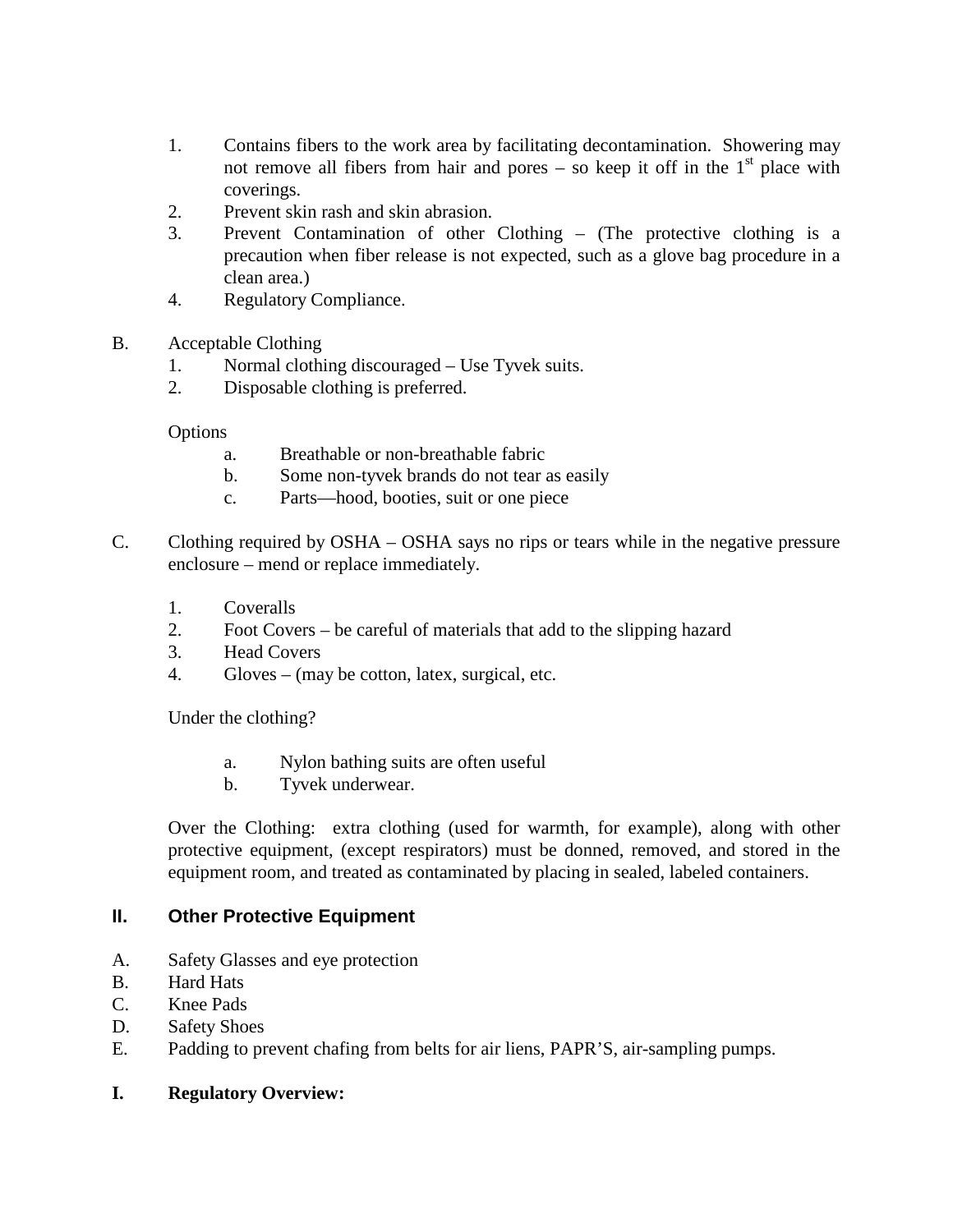Respirator use is governed by the requirements of OSHA asbestos regulations, OSHA Respirator Program requirements (29 CFR 1910.134), State regulations, NIOSH approval of each type of respirator manufactured, and EPA/NIOSH recommendations for respirator use in asbestos abatement on school maintenance work.

## **II. Before a school employee may use a respirator**

A. The Board of Education will provide a medical exam to make sure a respirator will not cause undue physical stress. If the medical exam indicates the respirator will cause undue stress, the Board of Education will not assign the employee to respirator duties.

B. Be trained in the use and care of respirators

C. Be trained in the hazards associated with the contaminants anticipated in the work place.

### **III. Respirator Approval**

- A. NIOSH approval required by OSHA
- B. Approved as a package (for specific hazardous conditions)
- C. Used in A respirator Program as specified by 29 CFR 1910.134

## **IV. Respirator Types:**

- A. Negative & Positive Pressure
- B. Air Purifying
	- 1. Filter I.D. & Selection
- C. Facepieces
	- 1. Half Mask
	- 2. Full Face
	- 3. Hood
- D. Positive Pressure Modes
	- 1. Continuous Flow
	- 2. Demand
	- 3. Pressure Demand
- E. Sources of Supplied Air
	- 1. Ambient Air
	- 2. Compressors
	- 3. Tanks
- F. Types of Compressors for Supplied Air
	- 1. Low Pressure
	- 2. High Pressure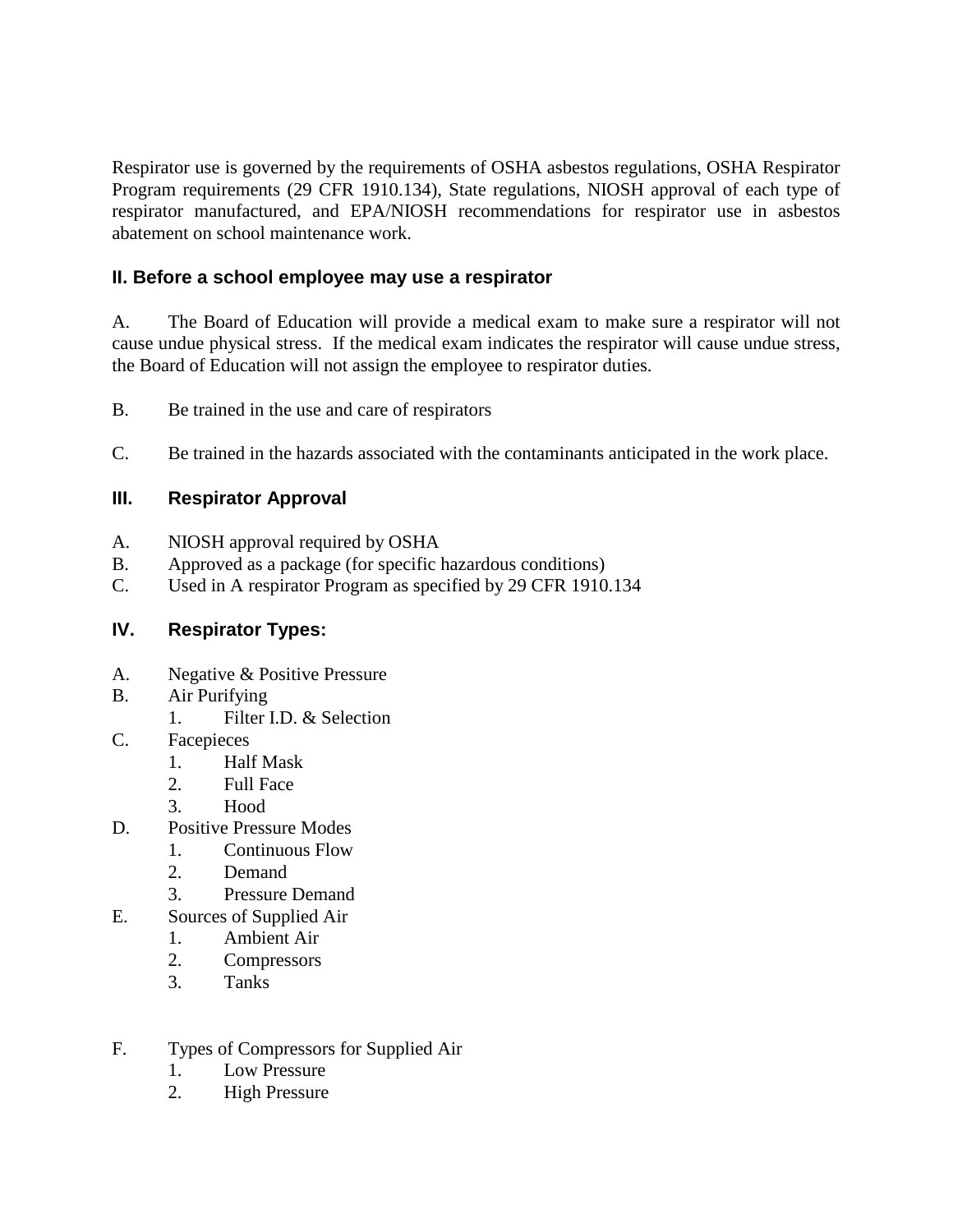#### G. Supplied Air Backup

- 1. SCBA
- 2. Negative Pressure

#### **III. Choosing & Donning the Respirator**

**The Board of Education will provide negative pressure, half face respirators for workers trained in asbestos related maintenance work. Upon request of any employee, supplied air or positive pressure respirators will be provided.**

- A. Consider The:<br>1. Type of
	- 1. Type of hazard (gaseous or particulate hazard, lack of oxygen, etc.)
	- Degree of protection needed.
- B. At a minimum, select protection required by regulations.
- C. If the worker wears glasses, then the temple bars cannot be allowed to pass through the facepiece to skin seal. Contact lenses may be worn or a special mount for the glasses must be secured to attach them inside a full facepiece.
- D. Get a fit test of the facepiece.
- E. Inspect the respirator before each use.
- F. Perform a positive and negative seal check each time the respirator is donned.

#### **Reference: OSHA 29 CFR 1926.1101 Respiratory Protection Requirements**

Respirators are required:

- 1. in all Class I work
- 2. in non intact Class II removals<br>3. during Class II and III drv rer
- during Class II and III dry removals (except roofs that are : sloped and for which a negative exposure assessment exists and intact removal will be performed)
- 4. During Class II and III jobs with no negative exposure assessment
- 5. during Class III jobs that disturb TSI or surfacing
- 6. during Class IV work, if others are required to wear respirators
- 7. during all work above the TWA or Excursion limit
- 8. during emergencies

For Class II and III work, start in half mask Negative Pressure Respirator with no negative exposure assessment and follow Table 1.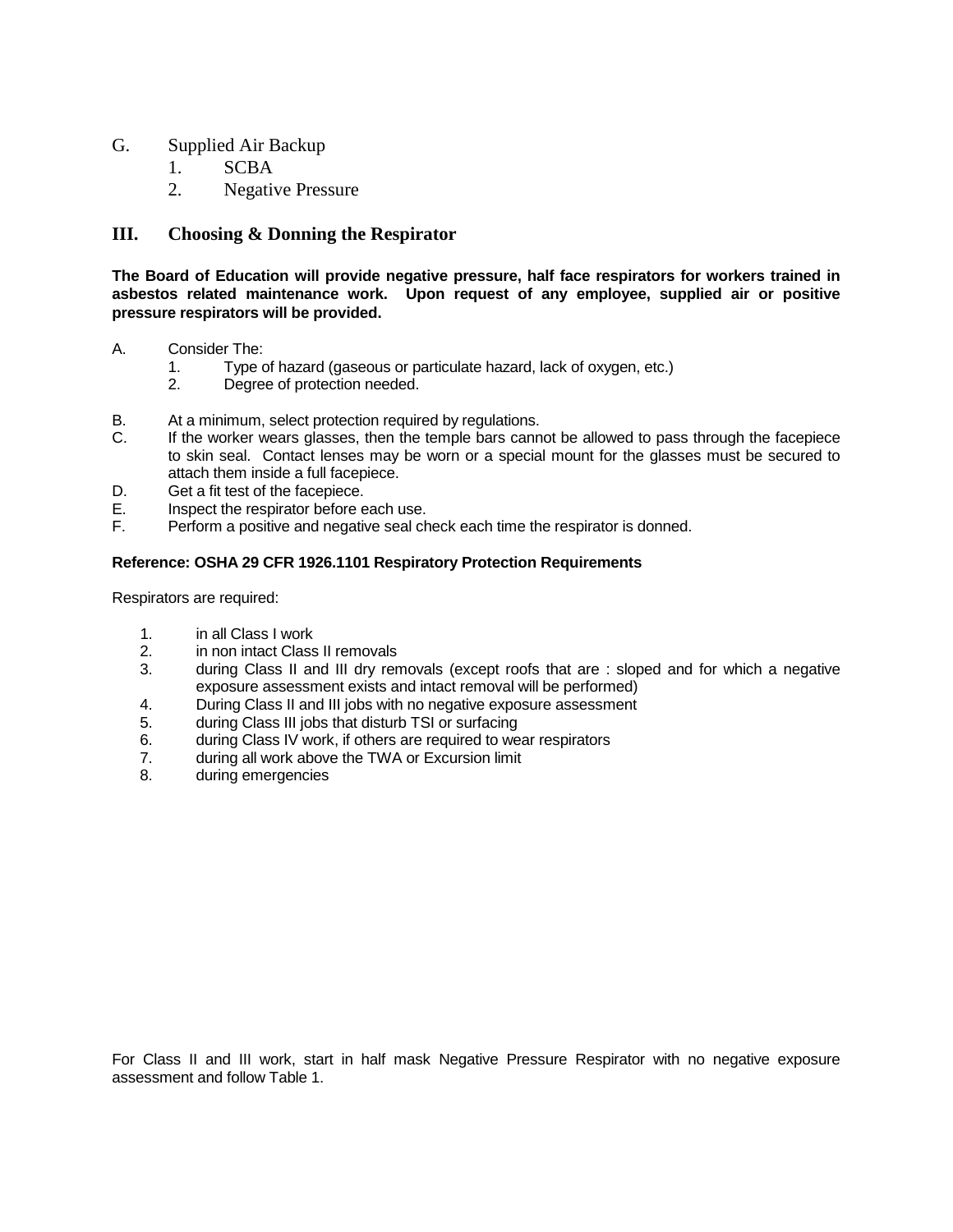**Table 1**  $10 x PEL = \frac{1}{2} MASK NPR$ 50 X PEL = FULL FACE NPR WITH QUANTITIVE FIT TEST 100 X PEL = PAPR OR SUPPLIED AIR CONTINUOUS FLOW MODE 1000 X PEL = FULL FACE SUPPLIED AIR PRESSURE DEMAND **MODE**  $1000+OR$  UNKNOWN = FULL FACE SUPPLIED AIR PRESSURE DEMAND **MODE WITH AUXILIARY SCBA**

#### **CLASS I: Table 1 Does Not Apply!**

- 1. Projects where a negative exposure assessment is established =  $\frac{1}{2}$  mask APR
- 2. Projects where exposure assessment reveals fiber levels <a f/cc = tight fitting PAPR or full face supplied air pressure demand with HEPA egress or auxiliary SCBA
- 3. Projects where exposure assessment reveals fiber levels >1 f/cc=full face supplied air pressure demand mode with auxiliary SCBA

#### **POTENTIAL PROBLEMS WHILE WEARING THE RESPIRATOR**

What can go wrong with a respirator?

Filters: Wet

Overloaded Restricted Flow Pressure on seals Wrong one – lets small fibers through

NOTES: HEPA cartridges are normally purple or magenta. At least one brand of respirators offers an orange HEPA approved only for asbestos particles.

NIOSH replace the respirator certification standard for non-powered, air-purifying, particulate-filter respirators in 30 CFR 11 with new standards in 42 CFR 84 in July 1995. Respirator filter manufacturers may sell filter cartridges approved under the old (30 CFR 11) standard until July 1998. The new cartridges have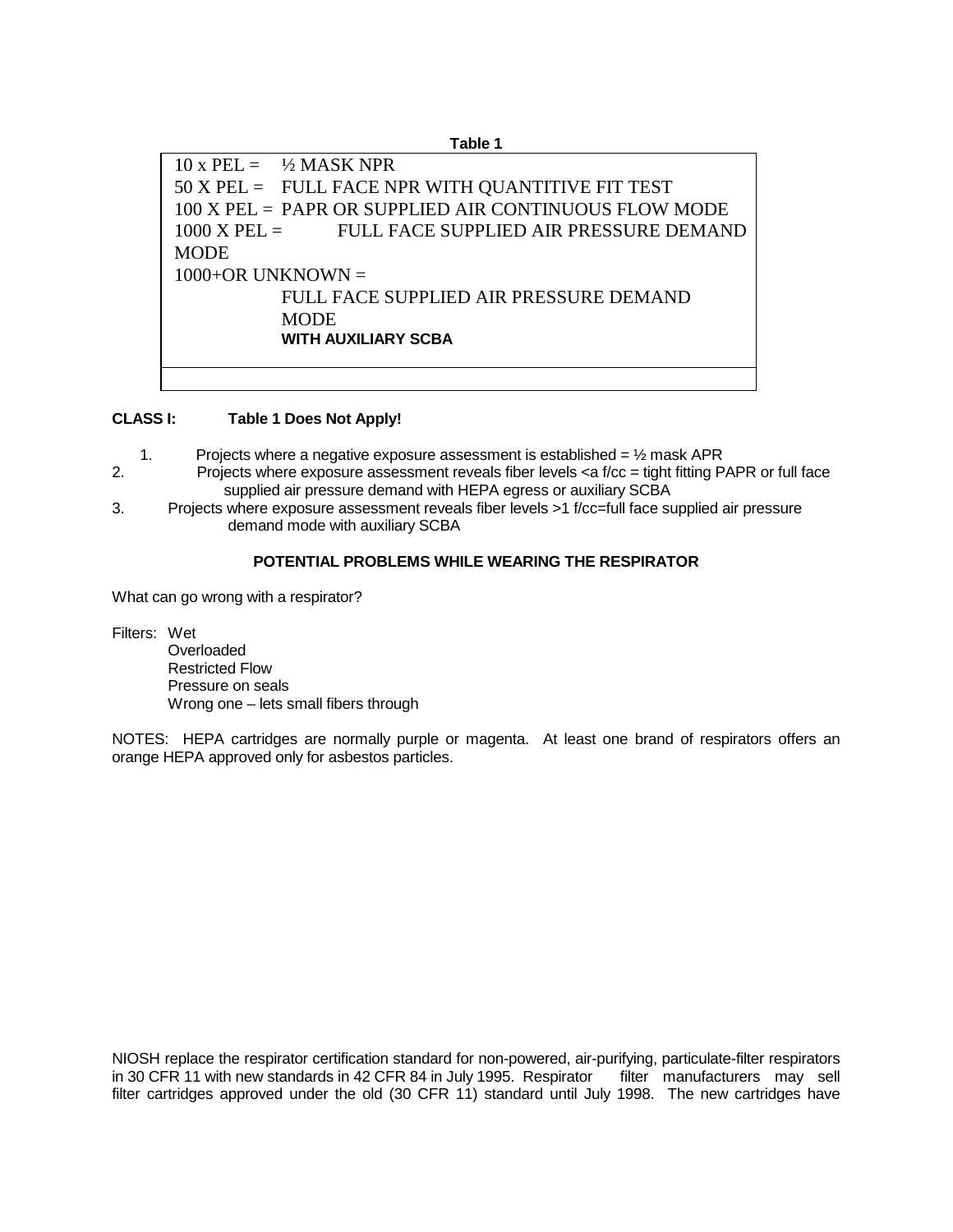different designations and approval numbers. The chart below outlines cartridges that are permissible for use during asbestos abatement activities.

| TRUE HEPA FILTER CARTRIDGES FOR USE WITH NON-POWERED, AIR-PURIFYING, |  |
|----------------------------------------------------------------------|--|
| <b>PARTICULATE-FILTER RESPIRATORS UNDER 42 CFR 84</b>                |  |

| *SERIES OF FILTER | **FILTER DESIGNATION | <b>SERVICE TIME</b> |
|-------------------|----------------------|---------------------|
| N-Series          | N <sub>100</sub>     | Nonspecific         |
| R-Series          | R <sub>100</sub>     | One Work Shift      |
| P-Series          | P <sub>100</sub>     | Nonspecific         |

\*N-Series filters are NOT resistant to oil R-Series filters are RESISTANT to oil P-Series filters are oil-PROOF

\*\*The "100" designation indicates a true HEPA filter (i.e., 99.97% effective in filtering all particles with a diameter of .3 micrometers) as required for working around asbestos. The other efficiency designations (99 and 95) are not permissible for asbestos work.

#### NOTE: FILTER RESPIRATORS DO NOT SUPPLY OXYGEN!

What can cause contaminated air to leak into a positive pressure respirator?

- 1. Battery pack runs out
- 2. Air line kinked, cut, crushed
- 3. Supply runs out (tanks)
- 4. Over-breathing (breathe more than supplied)<br>5. Contamination pulled into intake on compres
- 5. Contamination pulled into intake on compressor from exhaust of internal combustion engines, industrial sources, construction activities, etc.

What route does contaminated air take in leaking in the face piece?

- 1. Through a poor filter gasket seal
- 2. Through a breathing valve
- 3. Around the skin to facepiece seal due to such things as: hair, clothing, shape of face; scarring; straps loose; or straps losing elasticity
- 4. Bumping into something and breaking seal

Skin irritation: OSHA requires that employees be allowed to leave the work area to wash their face in order to limit skin irritation.

#### **Eating, drinking chewing tobacco or gum, and smoking are prohibited when you are wearing respirators, and whenever you are in a regulated area!**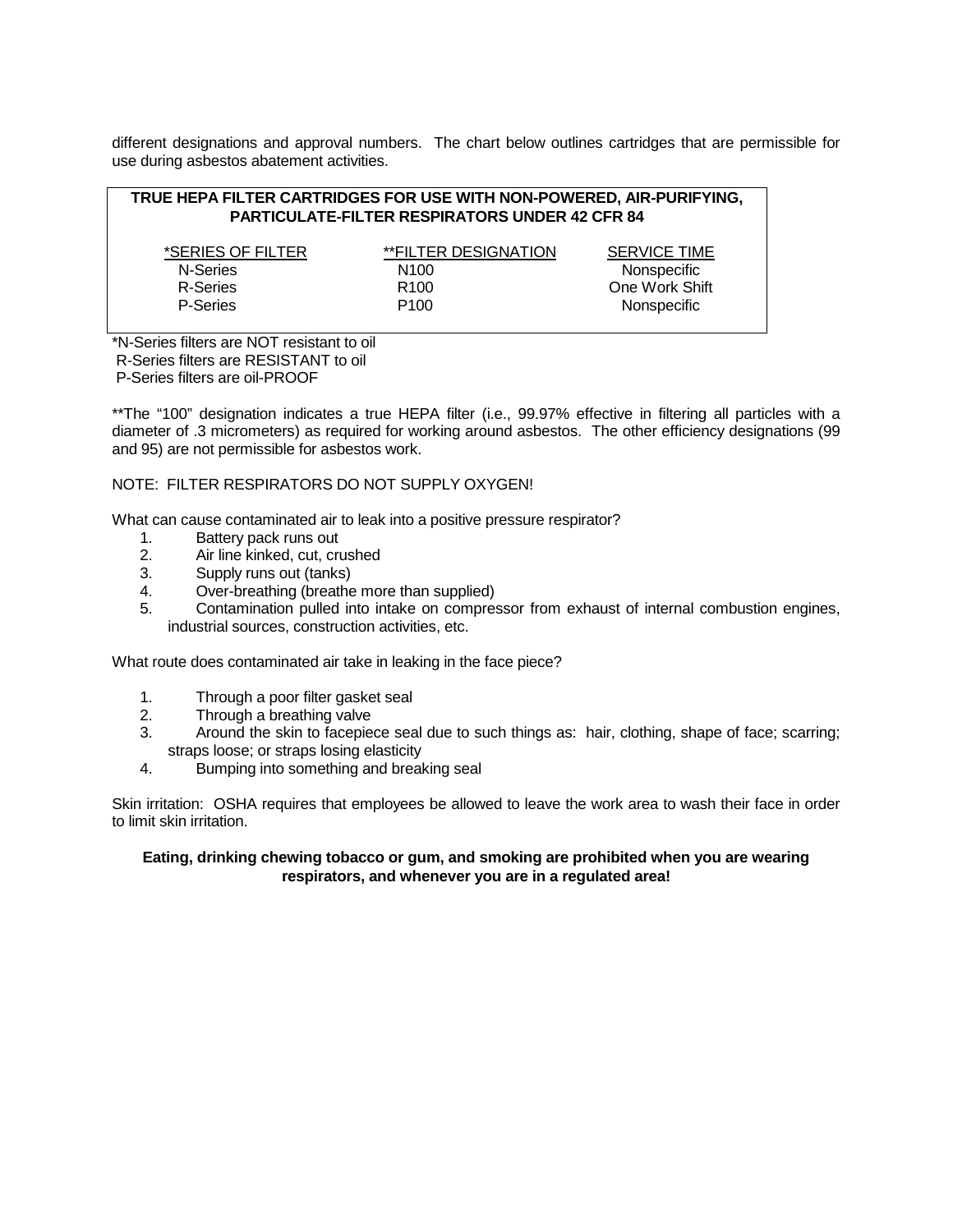#### **INSPECTING THE RESPIRATOR**

All respirators should be inspected before and after use and at least monthly by a competent person to assure that they are in satisfactory working condition. A general inspection checklist should include:

- **1. Tightness of connections**
- **2. Condition of connecting tubes.**
- **3. Condition of exhalation and inhalation valves. If the sides of the exhalation valve gap even slightly, it must be replaced with a new valve.**
- **Check for: Dirt, Cracks, holes tears Distortion Material between valve and valve seat**

**Condition of headbands— Elasticity of cups Fasteners, adjusters Material breaks and tears**

**Condition of Facepiece— Dirt, Cracks, holes, tears Distortion**

**Cartridge Holders: Gaskets, Threads**

**Filters: Clean, undamaged**

- **1. Pliability and flexibility of rubber parts. Deteriorated rubber parts must be replaced. Unused rubber parts should be worked, stretched and manipulated with a massaging action.**
- **2. Condition of lenses should be checked. Lenses must be tight, and scratched or damaged lenses replace.**
- **3. On self-contained breathing apparatus, the charge of the compressed air cylinders should be checked and sufficiently charged.**
- **4. Proper function or regulators and warning devices.**
- **5. On Type C respirators, proper functioning of the compressor, warning devices, hoses, attachments, and location of air intake (for air quality, e.g., no carbon monoxide from vehicle exhaust)**

Respiratory protection is no better than the condition of the respirator in use, even though it is worn conscientiously. Frequent random inspection must be conducted by a qualified individual to assure that respirators are properly cleaned and maintained.

#### CARE AND MAINTENANCE

Personnel involved in respirator maintenance must be thoroughly trained. Substitution of parts from different brands or type of respirators invalidates NIOSH approval of the device. Repairs and adjustments should never be made beyond the manufacturer's recommendations.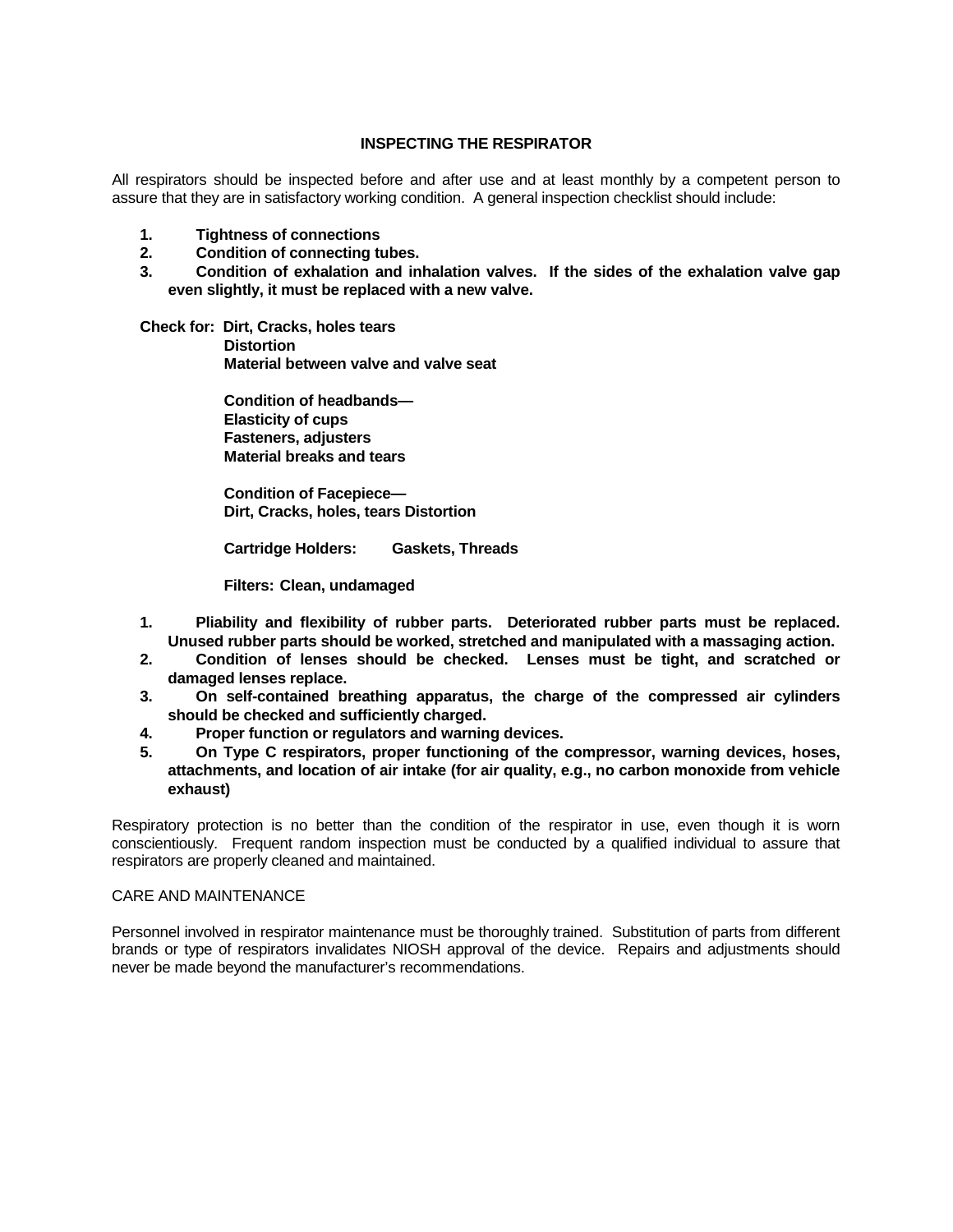#### CLEANING THE RESPIRATOR:

Respirators must be cleaned and disinfected after each day's use when they are assigned to one individual or after each use if they are assigned to more than one person. The following procedures are recommended for cleaning and disinfecting the respirator:

- 1. As required, remove and discard any filters or cartridges.
- 2. Wash facepiece and breathing tube in detergent and warm water (120 degrees) or cleaner/disinfectant solution. Use a soft brush to facilitate removal of dirt. Cleaner/disinfectant solutions are available from respirator manufacturers or it can be made by mixing a solution of water and household chemicals, such as two tablespoon of chlorine bleach to one gallon of water or one teaspoon of tincture of iodine to one gallon of water. A two-minute immersion of the respirator into either solution is sufficient for disinfection.
- 3. Rinse completely in clean, warm water.
- 
- 4. Air dry in clean air.<br>5. Clean out other pai Clean out other parts as recommended by the manufacturer.
- 6. Inspect the, valves, headstraps, and other parts and replace with new parts if defective.
- 7. Place facepiece in a plastic bat or container for storage in an assigned area.
- **8.** Insert new filters or cartridges prior to use, making sure the seals are tight.
- **9.**

#### **Storing the Respirator:**

When they are not being used, respirators should be individually sealed in plastic bags and stored at convenient locations in order to protect them against dust, sunlight, extreme temperatures, excessive moisture or damaging chemicals. They should be stored in such a way that the facepiece and exhalation valve are not being distorted.

#### **SELECTING THE PROPER FIT TEST**

Note: detailed fit-testing procedures are contained in OSHA asbestos regulations at 1926.1102, Appendix C

Fit Test to select a NEGATIVE PRESSURE respirator:

Initially for proper fit

For any change of respirator model or size

When a condition may affect the seal, such as:

- 1. Weight change of 20 pounds or more
- 2. Significant facial scarring in the area of seal.<br>3. Significant dental changes.
- Significant dental changes.
- **4.** Reconstructive or cosmetic surgery. **AND at least annually**

QUALITATIVE FIT TESTS may be employed for half mask or full face respirators to establish a protection factor of 10. There are four acceptable testing agents:

- 1. ISOAMYL ACETATE (BANANA OIL)
- 2. SACCHARIN Solution Aerosol
- 3. IRRITANT SMOKE (STANNIC CHLORIDE)
- (NOTE: The worker must be in an open environment during testing if this agent is used!)
- 4. BITREX (DENATONIUM BENZOATE) Solution Aerosol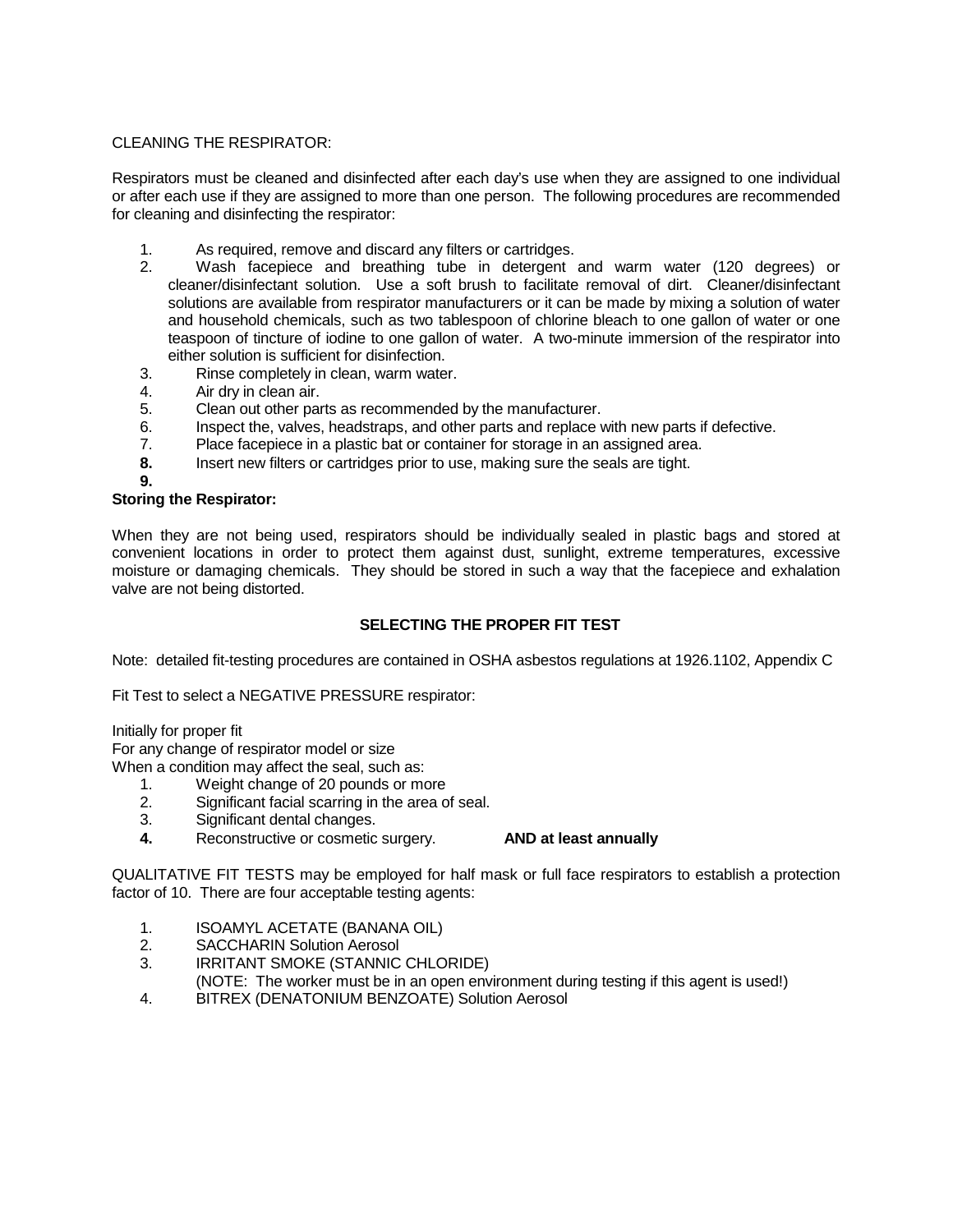The worker selects from among several choices of respirators. When the fit is comfortable, the test agent is introduced, while the worker (with eyes closed) performs a series of exercises to challenge the seal of the respirator, including:

- 1. Normal Breathing,<br>2. Deep Breathing.
- 2. Deep Breathing,<br>3. Head Movement
- Head Movement,
- 4. Reading the Rainbow Passage or alphabet aloud,
- 5. And jogging (if inside shroud),<br>6. Or bending over (if not inside s
- 6. Or bending over (if not inside shroud).

If the testing agent is detected, the fit is not satisfactory.

IF A SATISFACTORY FIT IS NOT OBTAINED from any half-mask respirator, the worker must use a full-face negative pressure respirator or a positive pressure respirator.

A QUANTITATIVE FIT TEST must be used for full-face respirators for a protection factor of 50. It may be used for half mask respirators. The measured fit must be 500 and 100, respectively. The worker dons a respirator fitted with a port allowing an air sample to be collected from inside the breathing zone. During the series of exercises, an electronic device simultaneously measures the concentration of particulates inside and outside the mask. The concentration inside divided by the concentration outside determine the fit.

IF A SATISFACTORY FIT IS NOT OBTAINED, the worker must use a positive pressure respirator.

#### RESPIRATOR SEAL CHECKS

Seal Checks are maneuvers routinely performed by the employee to increase his protection by testing the seal of the respirator. The worker can determine whether a respirator has been donned (put on) properly of is continuing in proper adjustment during the course of the day.

There are two different fit checks:

- 1. The POSITIVE SEAL CHECK and
- 2. The NEGATIVE SEAL CHECK

These checks should be performed routinely prior to each entry of the abatement area.

I. The "POSITIVE SEAL CHECK" or "POSITIVE PRESSURE TEST"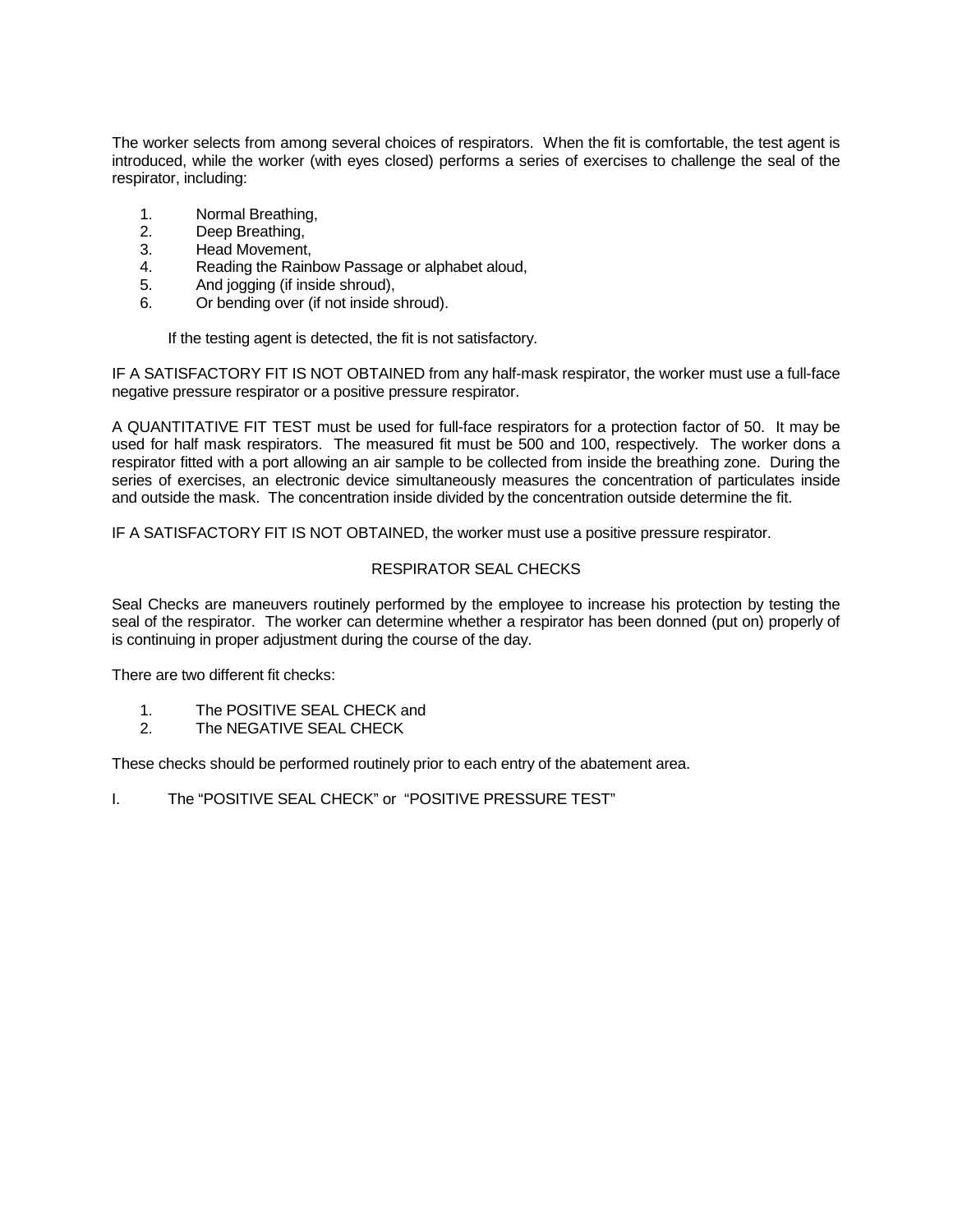With the exhaust port(s) blocked, the positive pressure of slight exhalation should remain con-stands for several seconds without detection of leakage.

#### II. The "NEGATIVE SEAL CHECK" or "NEGATIVE PRESSURE TEST"

With the intake port(s) blocked, the negative pressure of slight inhalation should remain constant for several seconds without detection of leakage.

If a respirator does not fit properly, it may be due to:

- 1. Improper adjustment or donning of the respirator
- 2. Wrong size or poor condition of the respirator
- 3. Facial hair interference with face piece to skin seal
- 4. Scarring, wrinkles, or facial surgery scars<br>5. Change in dentures or other dental change
- 5. Change in dentures or other dental changes
- 6. Weight change
- 7. Clothing or glasses

#### RESPIRATOR PROTECTION FACTOR

PROTECTION FACTOR: tells you how much contamination is through your respirator, or how much you are actually breathing.

For example, if you are using a respirator to protect yourself from asbestos fibers:

A Protection Factor of 10 means that you are breathing 1 in 10 fibers.

A Protection Factor of 50 means that you are breathing in 1 in 50 fibers.

A Protection Factor of 1,000 means that you are breathing in 1 in 1,000 fibers.

#### FIBER CONCENTRATION OUTSIDE THE RESPIRATOR PROTECTION FACTOR = FIBER CONCENTRATION INSIDE THE RESPIRATOR

The PROTECTION FACTOR of a type of respirator is assigned by OSHA in Table 1 in 29 CFR 1926.1101.

The fiber concentration outside the respirator is determined by personal air samples taken while you are working.

The fiber concentration inside the respirator cannot be greater than 0.1 fibers/cc, as an 8-hour time weighted average (this is the Permissible Exposure Limit, or PEL).

#### **IF YOU KNOW ANY TWO NUMBERS IN THE EQUATION: PF=OUTSIDE CONCENTRATION/INSIDE CONCENTRATION, YOU CAN CALCULATE THE THIRD NUBMER, BECAUSE:**

#### **If PF = OC/IC, then**

**OC = PF x IC, and**

**IC = OC/PF.**